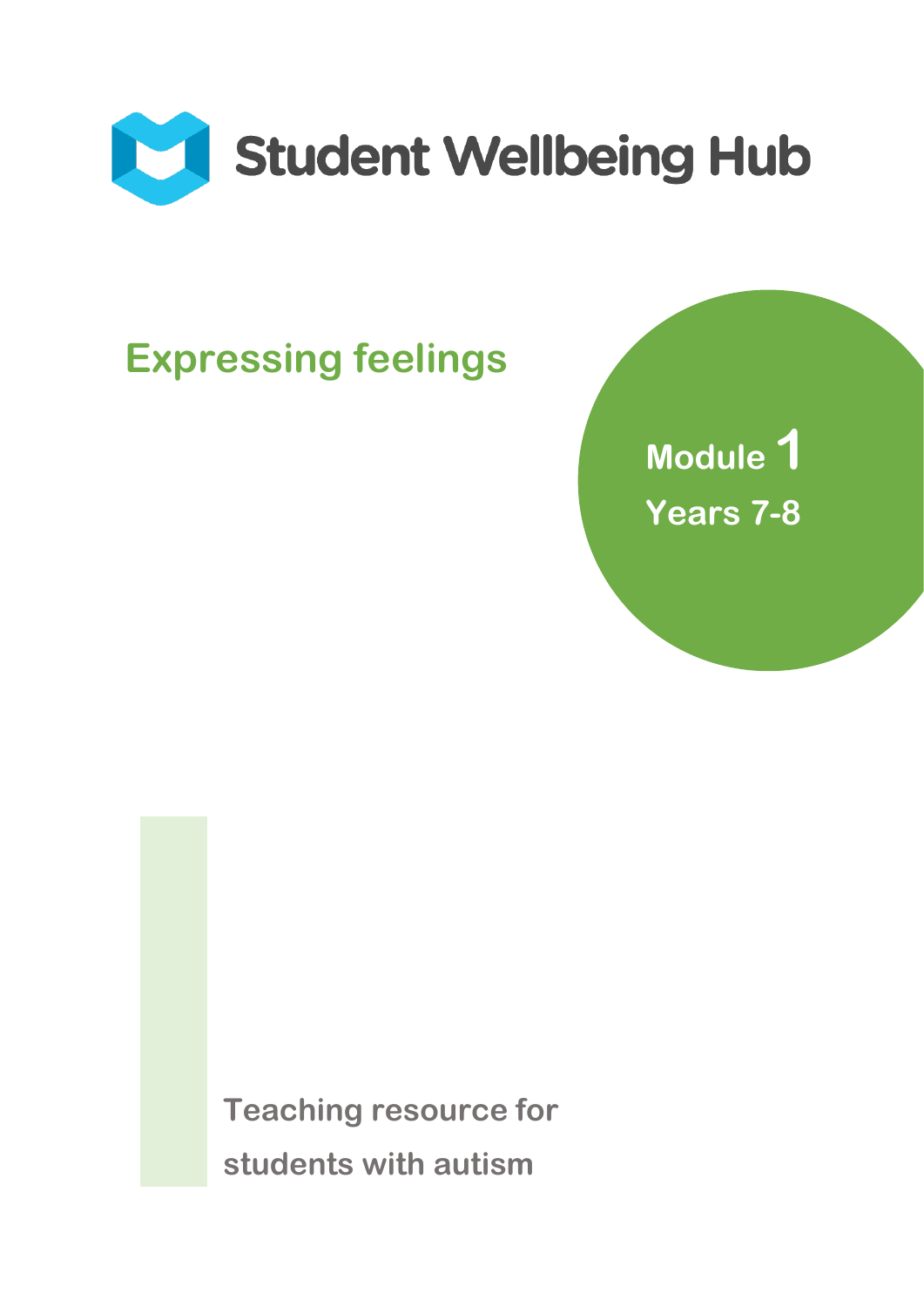## **CONTENTS**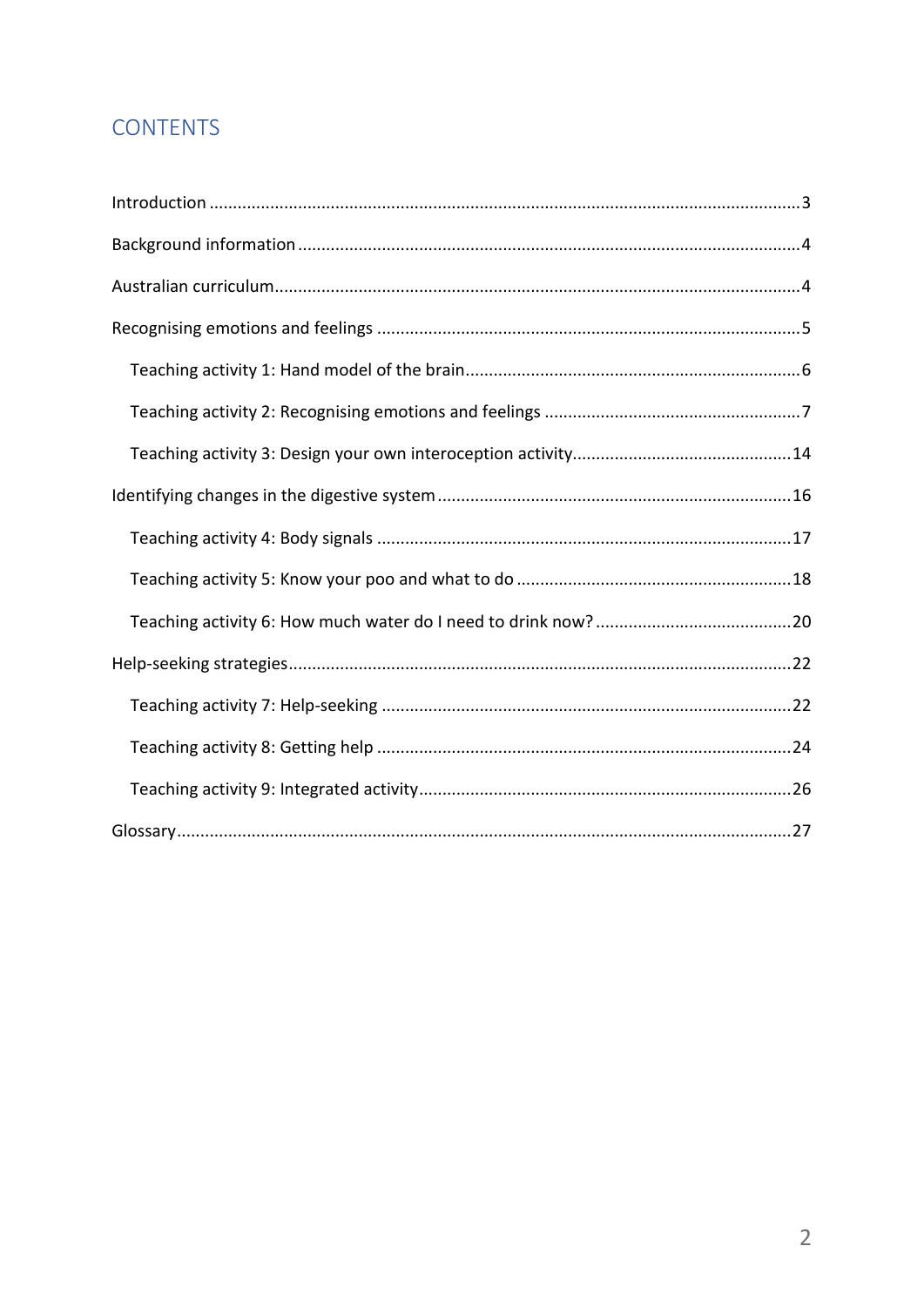#### <span id="page-2-0"></span>**Introduction**

This resource is designed to support teachers of students with autism. It aims to help you as a teacher to understand some of the strengths and challenges that this diverse cohort of students brings to the topic. The core audience is teachers who work in mainstream schools rather than special schools.

The resource includes background information, links to resources designed for teacher use and resources that can be used with students.

This resource builds on activities in Module 1 [Year 5-6: Expressing feelings](https://studentwellbeinghub.edu.au/media/10643/mod-1-yr-5-6-expressing-feelings.pdf) where students learnt the skills to start identifying and recognising their own emotions and feelings. You may have students who would benefit from revisiting this material.

The activities in this module will support students to be confident in recognising and naming or describing their own emotions and feelings using both internal body cues (interoception) and external body cues such as skin temperature or noises emanating from their body.

You will find a set of activities related to the digestive system. This may come as a surprising inclusion. Interoception skills are required for a range of basic and more advanced functions such as knowing when to go to the toilet, being aware of becoming angry or upset and being able to manage your emotions proactively. Some students will have difficulty making sense of this information. It can be really hard for them to recognise when they are hungry, thirsty, too hot or too cold, or to know in advance that they are going to need to go to the toilet soon. The body and brain can get stressed if individuals do not recognise and respond helpfully to all these things. This focus can be linked to the Health and Physical Education and/or the Science curriculum.

Developing students' understandings of the signals that our bodies provide – whether it is about being hungry, needing to urinate or feeling angry or frustrated – and developing skills in managing feelings and emotions is the key focus of this module.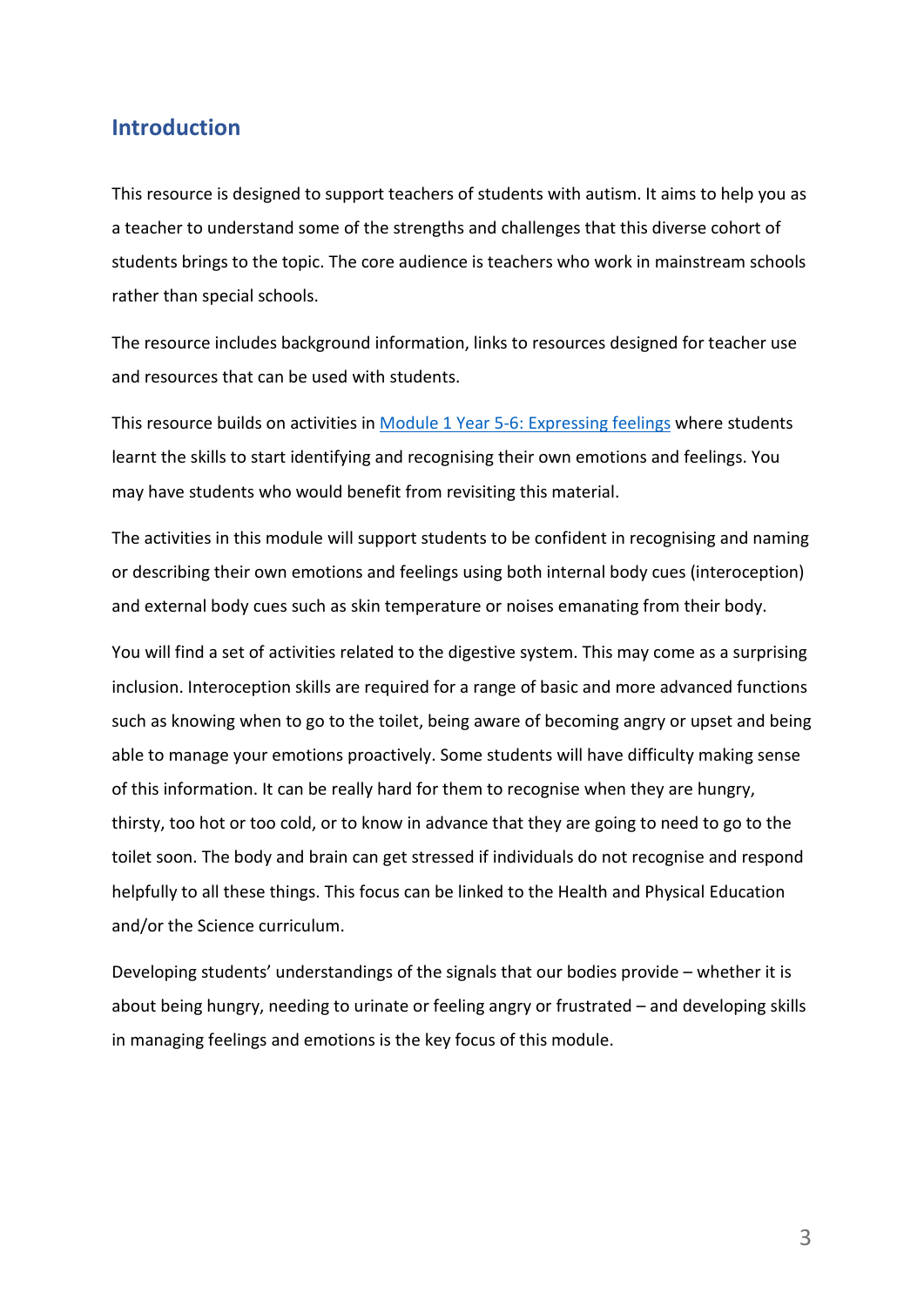## <span id="page-3-0"></span>**Background information**

Note that there is a Glossary at the end of the module. At first, using some of the terms in the resource will seem ambitious, but it is helpful to students to understand the formal terms and what they mean in terms of how their body functions and, more importantly, how they can learn to regulate some of the zones of behaviour.

## <span id="page-3-1"></span>**Australian curriculum**

#### Achievement [standard links:](http://www.acara.edu.au/verve/_resources/Achievement_on_a_Page_Year_7.pdf)

- $\checkmark$  By the end of Year 8, students evaluate strategies and resources to manage changes and transitions and investigate their impact on identities.
- $\checkmark$  Students evaluate the impact on wellbeing of relationships and valuing diversity.
- $\checkmark$  They analyse factors that influence emotional responses.
- $\checkmark$  They investigate strategies and practices that enhance their own, others' and community health, safety and wellbeing.
- $\checkmark$  Students apply personal and social skills to establish and maintain respectful relationships and promote safety, fair play and inclusivity.
- $\checkmark$  They demonstrate skills to make informed decisions, and propose and implement actions that promote their own and others' health, safety and wellbeing.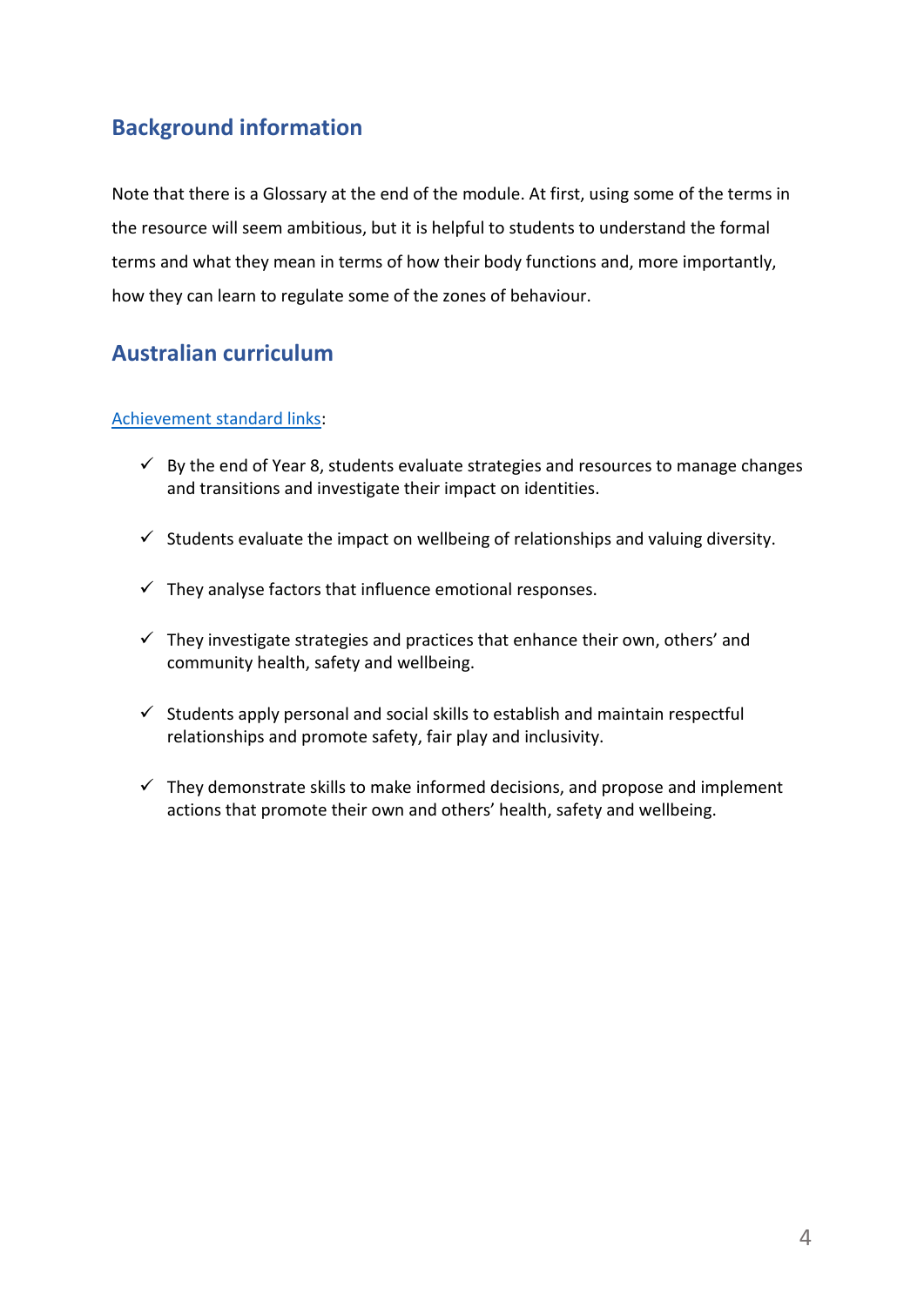## <span id="page-4-0"></span>**Recognising emotions and feelings**

The aim of this topic is to assist students to identify their feelings and emotions in response to internal body cues (interoception) and external body cues. A lot of background information about interoception and related concepts was provided in Module 1: Expressing Feelings for Years 5 and 6, so it may be valuable for you to read through part of that module if you are not feeling confident with these concepts.

For students who enjoy animation, it may be useful to watch the film *[Inside out](https://www.imdb.com/title/tt2096673/)[1](#page-4-1)* prior to starting this module, to revisit how emotions can impact some behaviours. The short video *[Ravi's roar](https://youtu.be/UhS-bpUIstk)[2](#page-4-2)* is an alternative resource if *Inside out* is not available. Note that if you are using *Ravi's roar*, the text will need to be read for nonreaders.

Please be wary of labelling emotions in ways that are not biology based, for example, saying that 'silly' is an orange emotion. For students with autism this can create significant confusion. Instead, you can link emotions to their **autonomic nervous system** (ANS) (the sympathetic and parasympathetic nervous systems) and link their readiness or availability to learn to the hand model of the brain.

Watch the short video *Big emotions [and survival behaviour](https://youtu.be/v0vFt-_OjaY)[3](#page-4-3)* to find out more about the ANS or refresh your understanding.

For example, if someone is being a little bit silly, it may be that their sympathetic nervous system (SNS) is slightly dominant and still available to learn. However, if they are feeling very silly they may be SNS highly dominant and stuck in the 'big emotions' as described in the hand model of the brain. Then they will not be available to learn, as the emotion is in control of the brain.

Big emotions can often slip into SNS overload/survival behaviour, as is clear when students suddenly get overwhelmed when they have been being extremely silly or over-exuberant for a while.

-

<span id="page-4-1"></span><sup>1</sup> https://www.imdb.com/title/tt2096673/

<span id="page-4-2"></span><sup>2</sup> https://youtu.be/UhS-bpUIstk

<span id="page-4-3"></span><sup>&</sup>lt;sup>3</sup> https://voutu.be/v0vFt-\_OjaY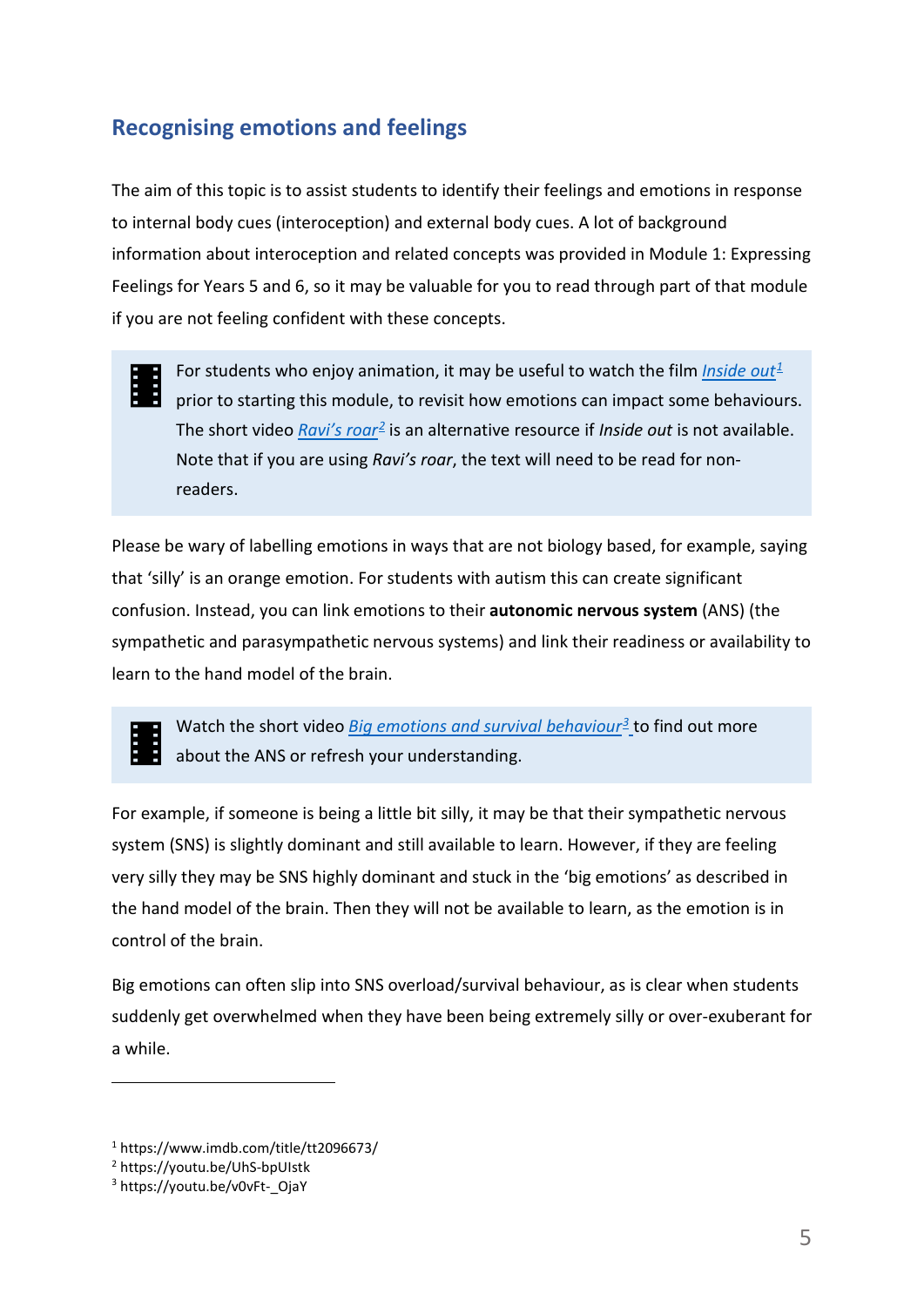#### **Teaching activity 1: Hand model of the brain**

<span id="page-5-0"></span>

6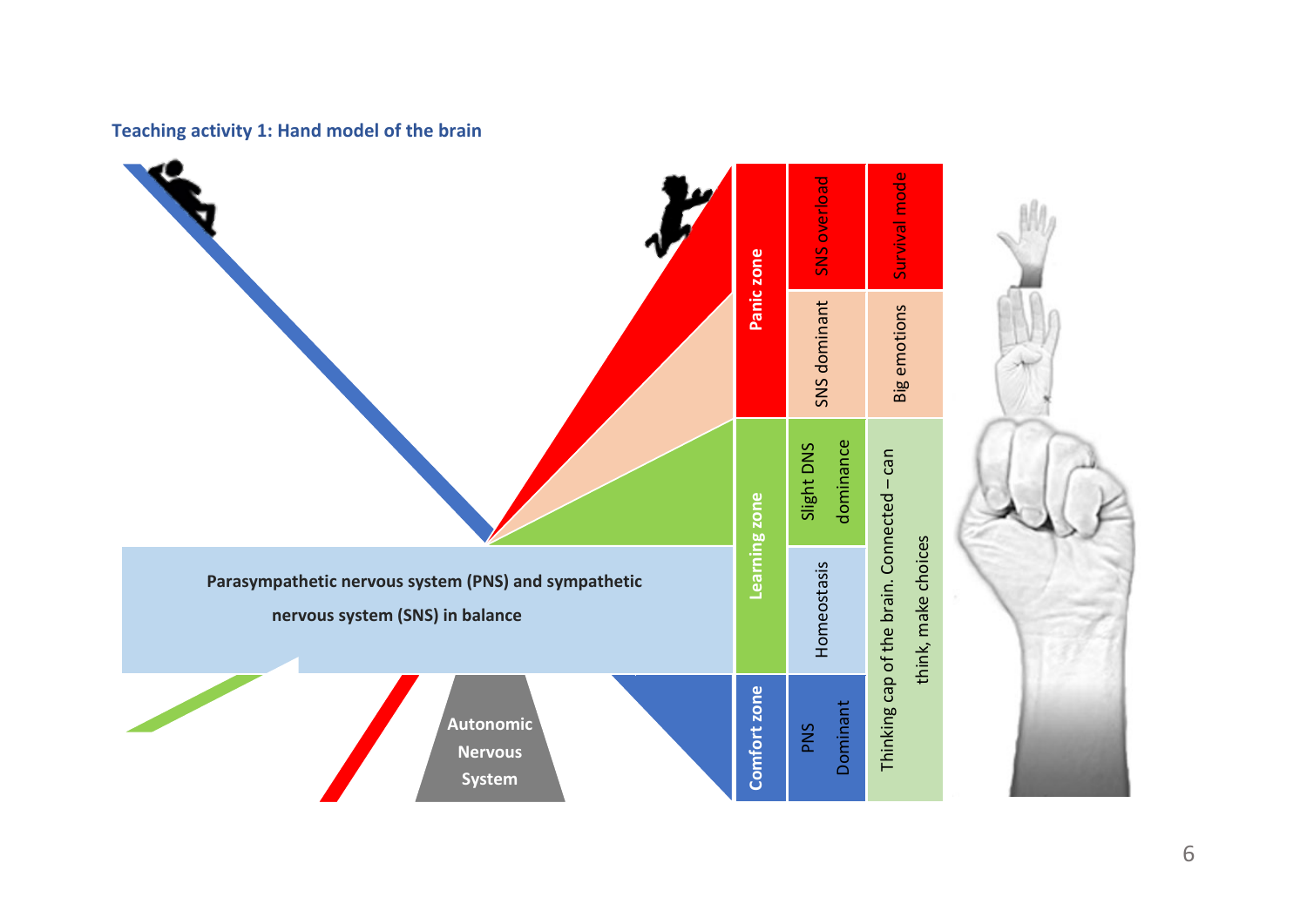#### <span id="page-6-0"></span>**Teaching activity 2: Recognising emotions and feelings**

This set of activities focuses on interoception and is designed to ensure students can recognise their own big emotions. Where possible, students will also learn to identify emotions and feelings as they are building up, before they develop into big emotions.

An interoceptive activity involves creating and noticing a change in some aspect of one's body such as the musculatory system, breathing, temperature, pulse or touch. People with atypical interoception are not able to identify the physiological changes that signal mood changes or bodily self-regulation needs. Interoception activities teach us to connect with these.

## Feeling muscles: hands

Begin by asking students to focus on their hands. Provide the following directions:

- 1. Sitting down, just rest your hands on the top of your thighs.
- 2. Now stretch your fingers as wide apart as possible and hold them tense like that for 30 seconds.
- 3. Rest them back again, now they should be relaxed.

This is activating the parasympathetic nervous system. During this time, name the movement and the part of the body involved.

Encourage students to identify a change in their body state (e.g. hot–cold, soft–hard, stretch–relax) and where they felt that change (in the fingers, in the palm, on top of the hand, or in the muscles). Choose one of these changes in body state (such as how the muscles feel when the hand is stretched) for all the students to focus on and repeat for another 30 seconds.

Many more examples of this type of activity, focussing on hands, feet, legs, whole body, breathing and feeling temperature can be found in the Interoception Kit produced by the Department for Education in South Australia.



-

Download the [Ready to learn - Interoception Kit](https://www.education.sa.gov.au/sites/default/files/ready-to-learn-interoception-kit.pdf) $4$  (PDF, 6.9 MB)

<span id="page-6-1"></span><sup>4</sup> https://www.education.sa.gov.au/sites/default/files/ready-to-learn-interoception-kit.pdf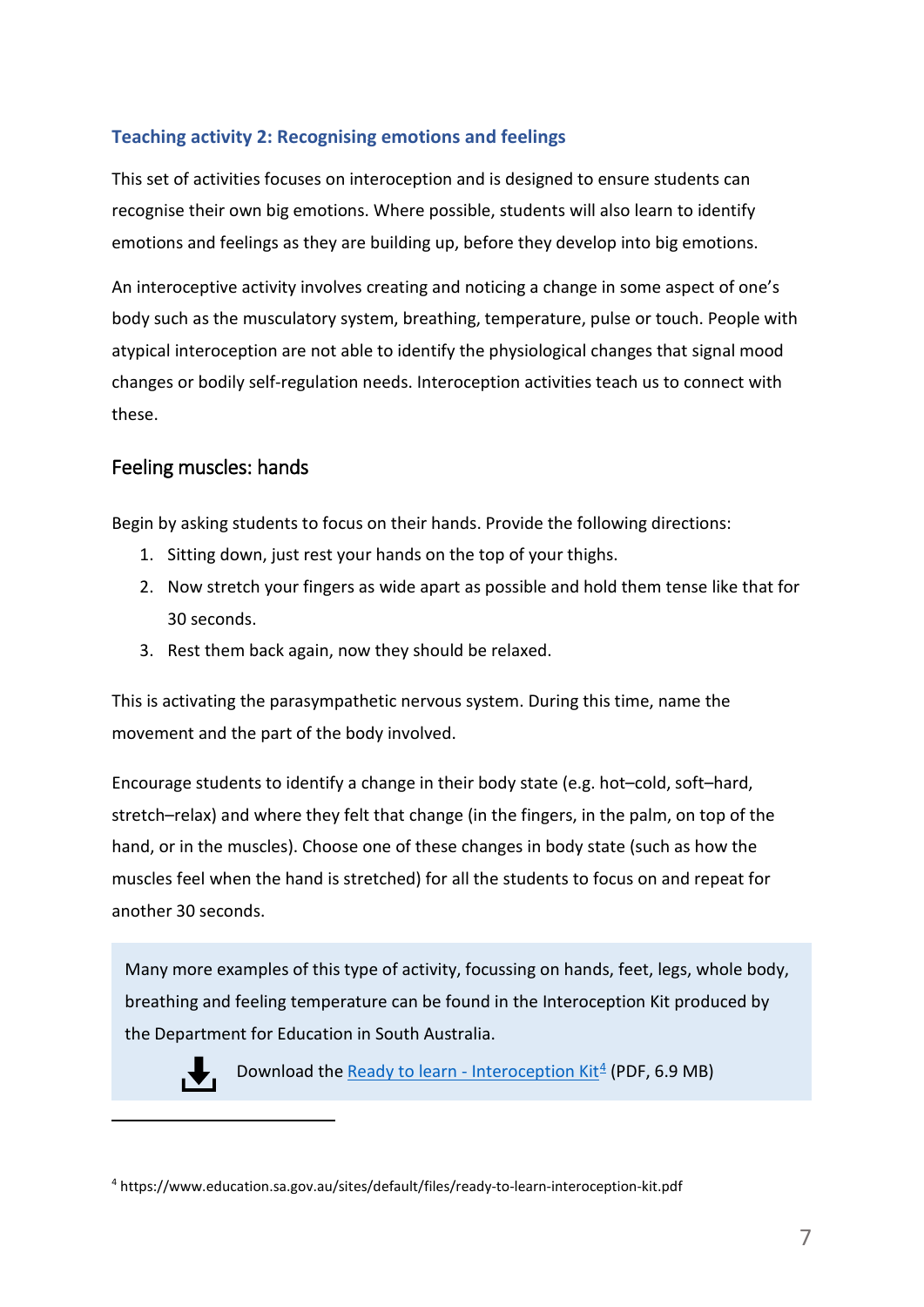Ask students to reflect more broadly on when they move into different zones of regulation:

- **Comfort zone** Parasympathetic Nervous System (PNS) is dominant
- **Learning zone in balance** Sympathetic Nervous System (SNS) and the PNS are in balance or homeostasis
- **Learning zone challenged**  the SNS is slightly dominant
- **Big emotions zone** where the SNS is dominant
- **Panic zone** where the SNS is in overload.

You do not need to wait until students are confident and competent at recognising their emotions before introducing the activities on self-managing feelings and self-regulating anger and frustration. As each set of activities will reinforce the other, students can work on these at the same time.

Encourage students to identify how their body feels when they are in each zone using the worksheets on the following pages. Write down some of the events or experiences that they associate with being in that zone.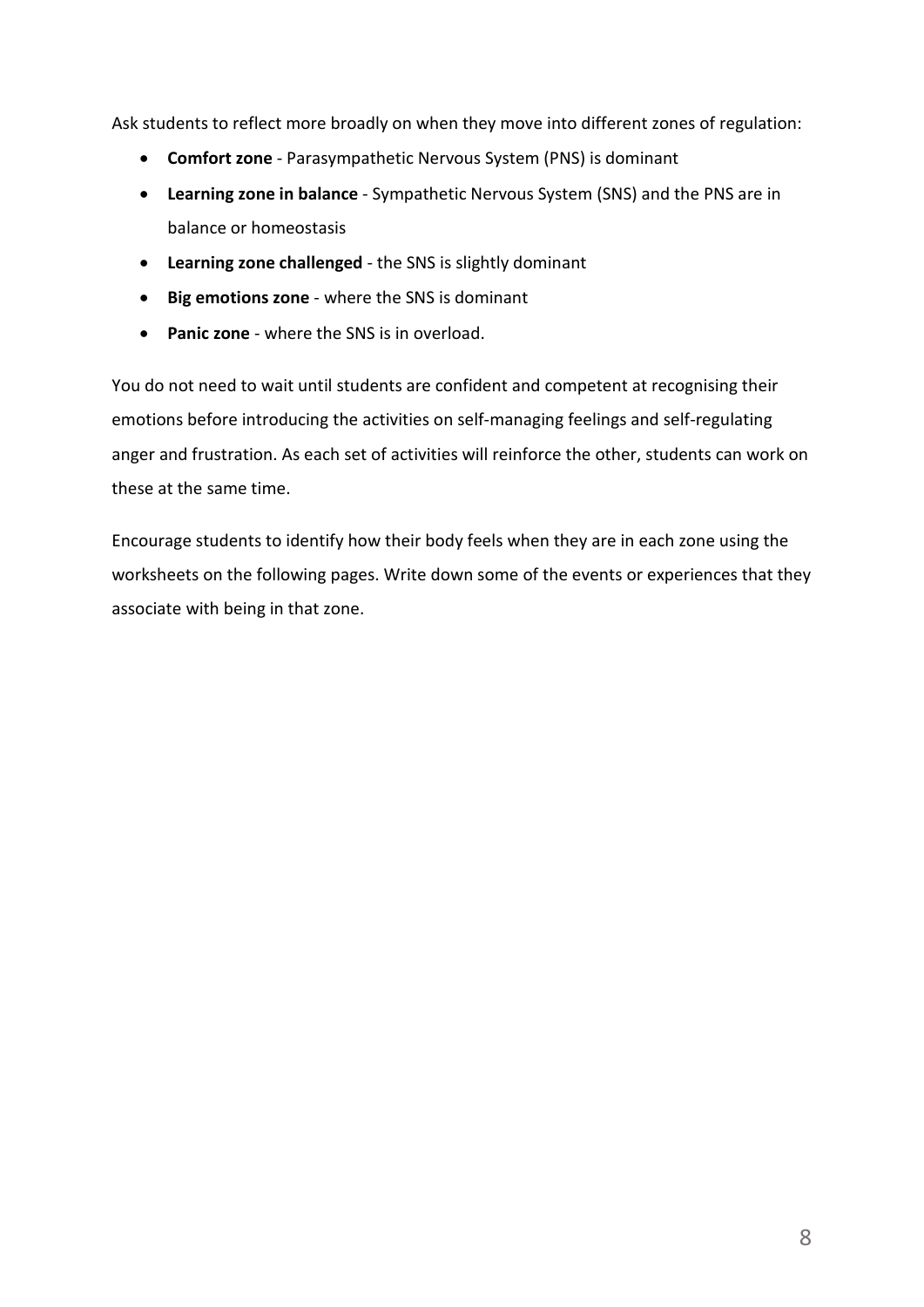## Worksheet 1: Comfort zone

Think about when you feel most comfortable in yourself. How does this feel? What were you doing? Where were you? Write or draw to complete the table below:

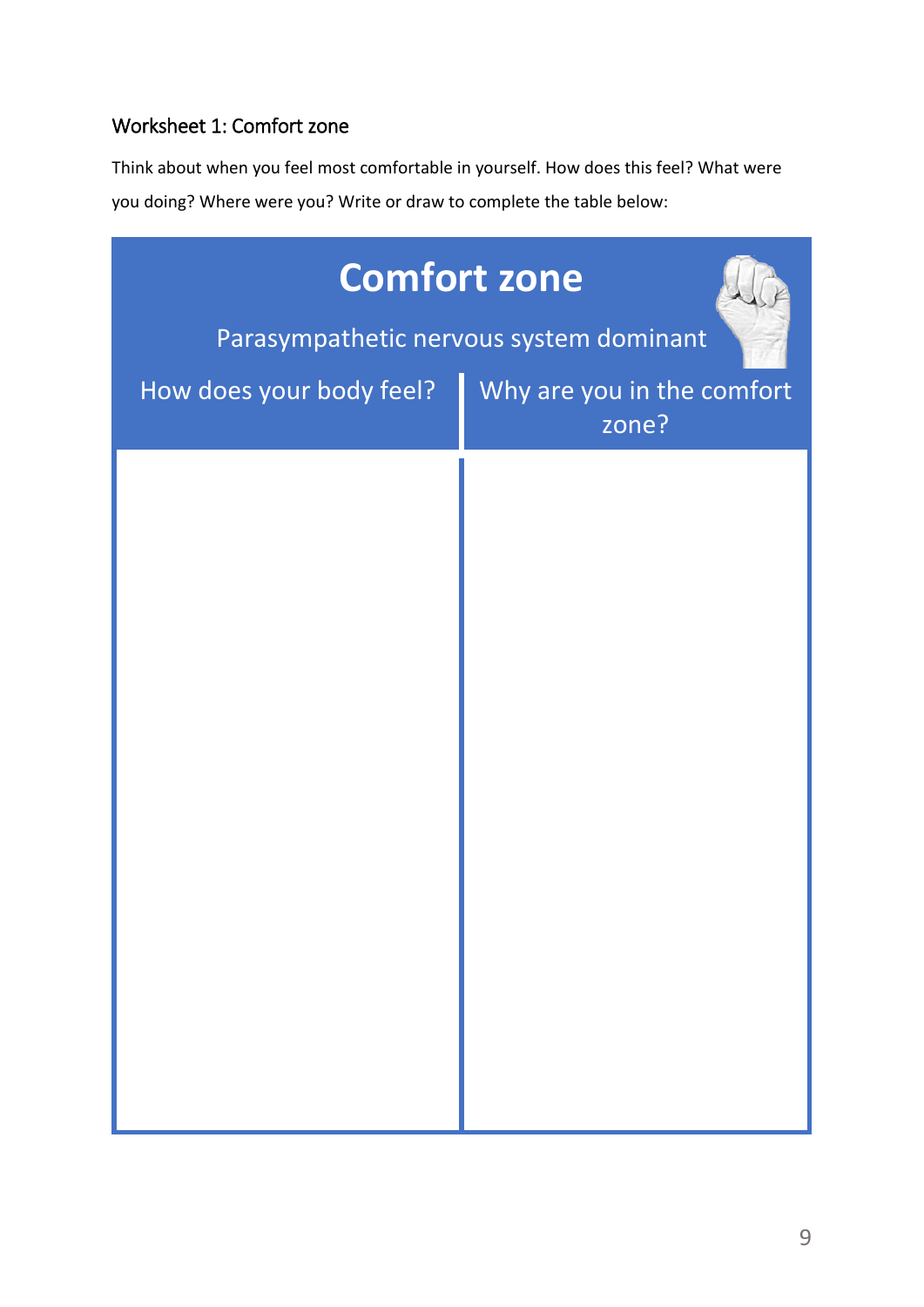## Worksheet 2: Learning zone - in balance

Think about when you feel most engaged in learning something easy or expanding your knowledge about something you already knew about. How did this feel? What were you doing? Where were you? Who were you with? Write or draw to complete the table below:

|                          | <b>Learning zone</b>                                      |
|--------------------------|-----------------------------------------------------------|
|                          | Parasympathetic/Sympathetic nervous system<br>homeostasis |
| How does your body feel? | Why are you in the comfort<br>zone?                       |
|                          |                                                           |
|                          |                                                           |
|                          |                                                           |
|                          |                                                           |
|                          |                                                           |
|                          |                                                           |
|                          |                                                           |
|                          |                                                           |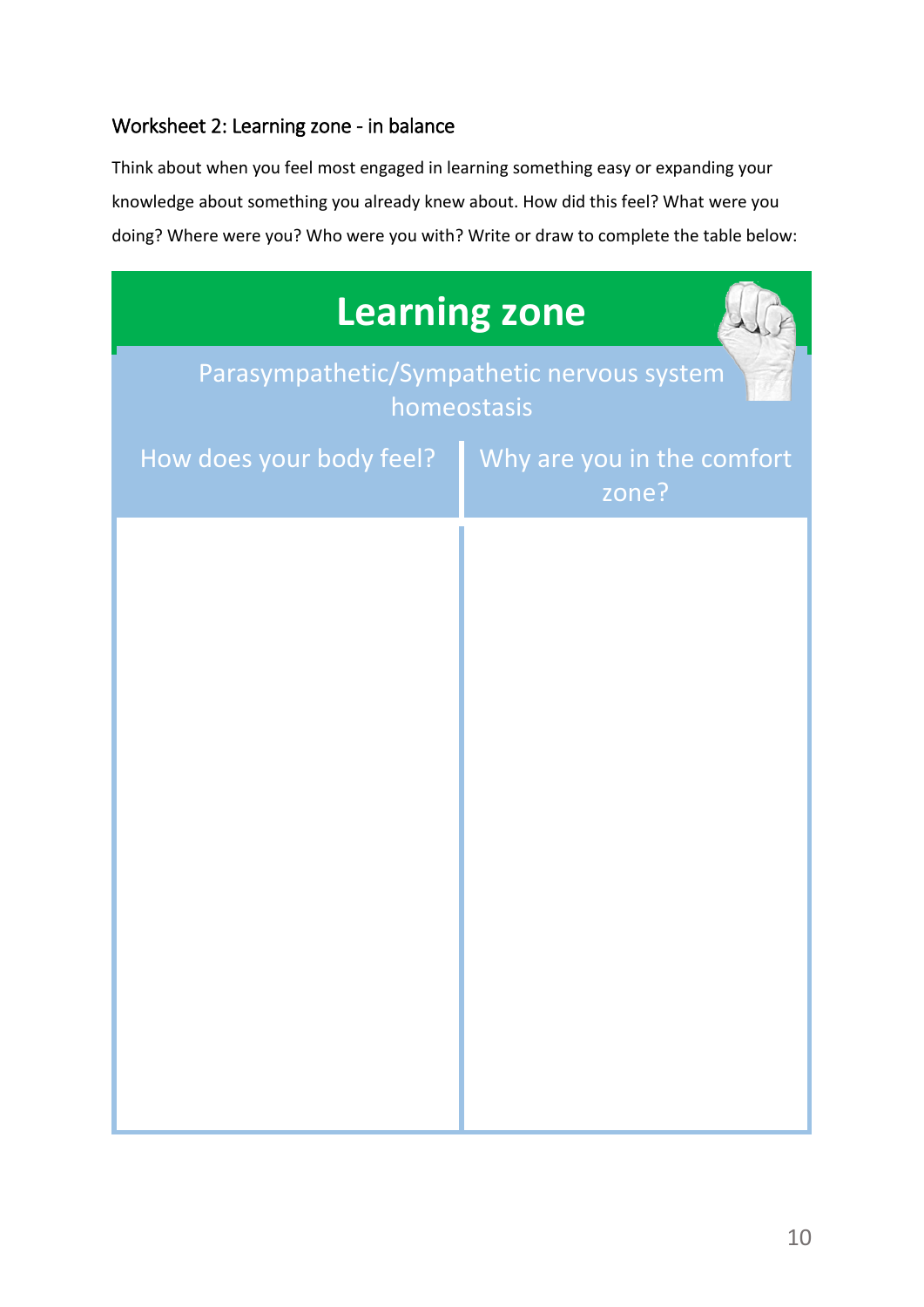## Worksheet 3: Learning zone - challenges

Think about when you feel most engaged in learning something difficult or expanding your knowledge about something you already knew about. How did this feel? What were you doing? Where were you? Who were you with? Write or draw to complete the table below:

| <b>Learning zone</b><br>Slightly sympathetic nervous system dominant |                                    |
|----------------------------------------------------------------------|------------------------------------|
| How does your body feel?                                             | Why are you in the active<br>zone? |
|                                                                      |                                    |
|                                                                      |                                    |
|                                                                      |                                    |
|                                                                      |                                    |
|                                                                      |                                    |
|                                                                      |                                    |
|                                                                      |                                    |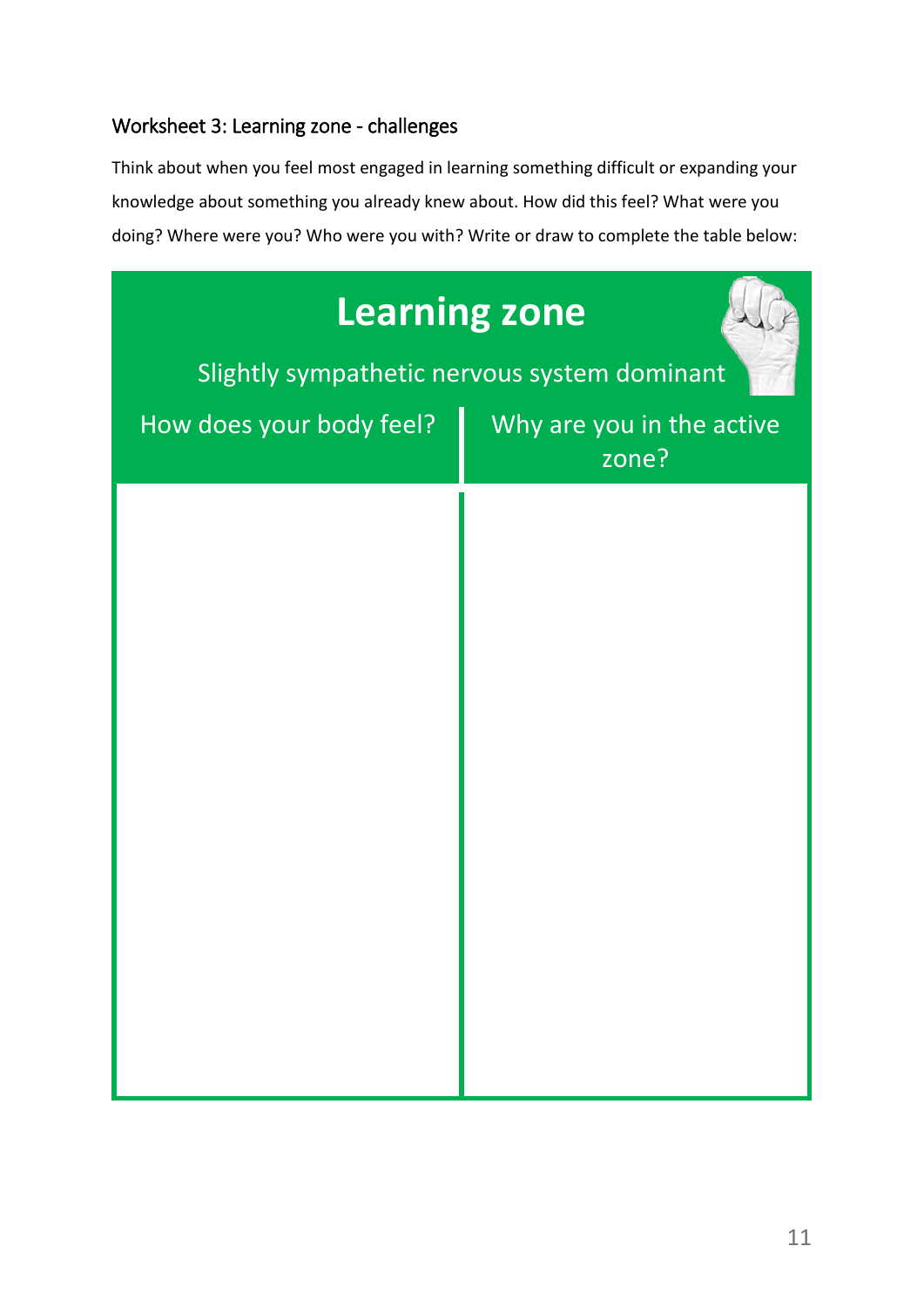# Worksheet 4: Big emotions zone

Think about when you feel extremely emotional, whether this is pleasant or unpleasant. How did this feel? What were you doing? Where were you? Who were you with? Write or draw to complete the table below. You may like to focus on when you are really angry and frustrated.

| <b>Big emotions zone</b>                 |                                     |  |
|------------------------------------------|-------------------------------------|--|
|                                          | Sympathetic nervous system dominant |  |
| Why are you in the big<br>emotions zone? | How does your body feel?            |  |
|                                          |                                     |  |
|                                          |                                     |  |
|                                          |                                     |  |
|                                          |                                     |  |
|                                          |                                     |  |
|                                          |                                     |  |
|                                          |                                     |  |
|                                          |                                     |  |
|                                          |                                     |  |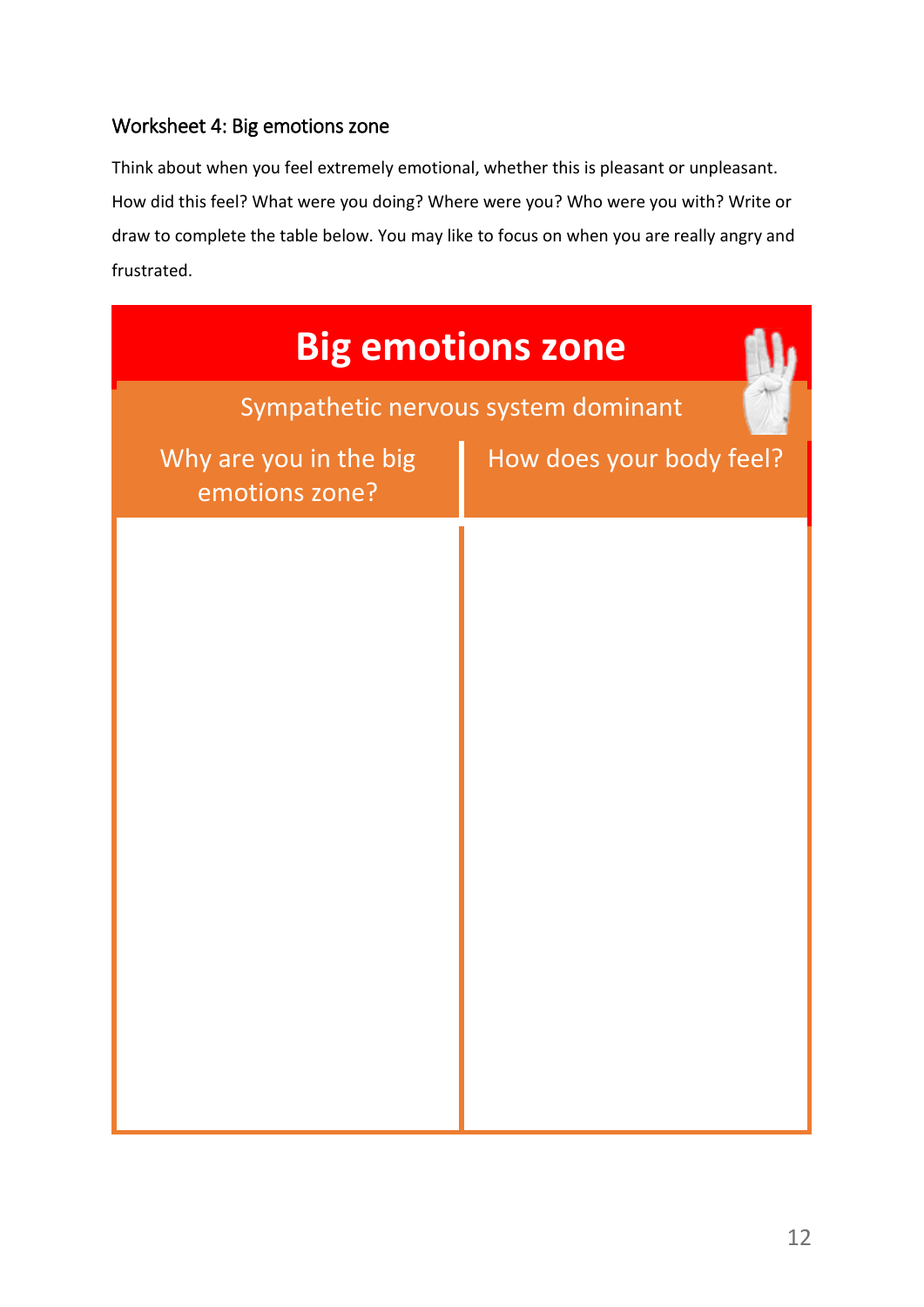## Worksheet 5: Panic zone

Think about when you have been completely overwhelmed and 'flipped your lid'. How did this feel? What were you doing? Where were you? Who were you with? Some people describe this as a meltdown or shutdown. Think about what this feels like for you and what behaviours you present in those moments. Write or draw to complete the table below:

| <b>Panic zone</b><br>Sympathetic nervous system overload |                          |  |
|----------------------------------------------------------|--------------------------|--|
| Why do you get in the panic<br>zone?                     | How does your body feel? |  |
|                                                          |                          |  |
|                                                          |                          |  |
|                                                          |                          |  |
|                                                          |                          |  |
|                                                          |                          |  |
|                                                          |                          |  |
|                                                          |                          |  |
|                                                          |                          |  |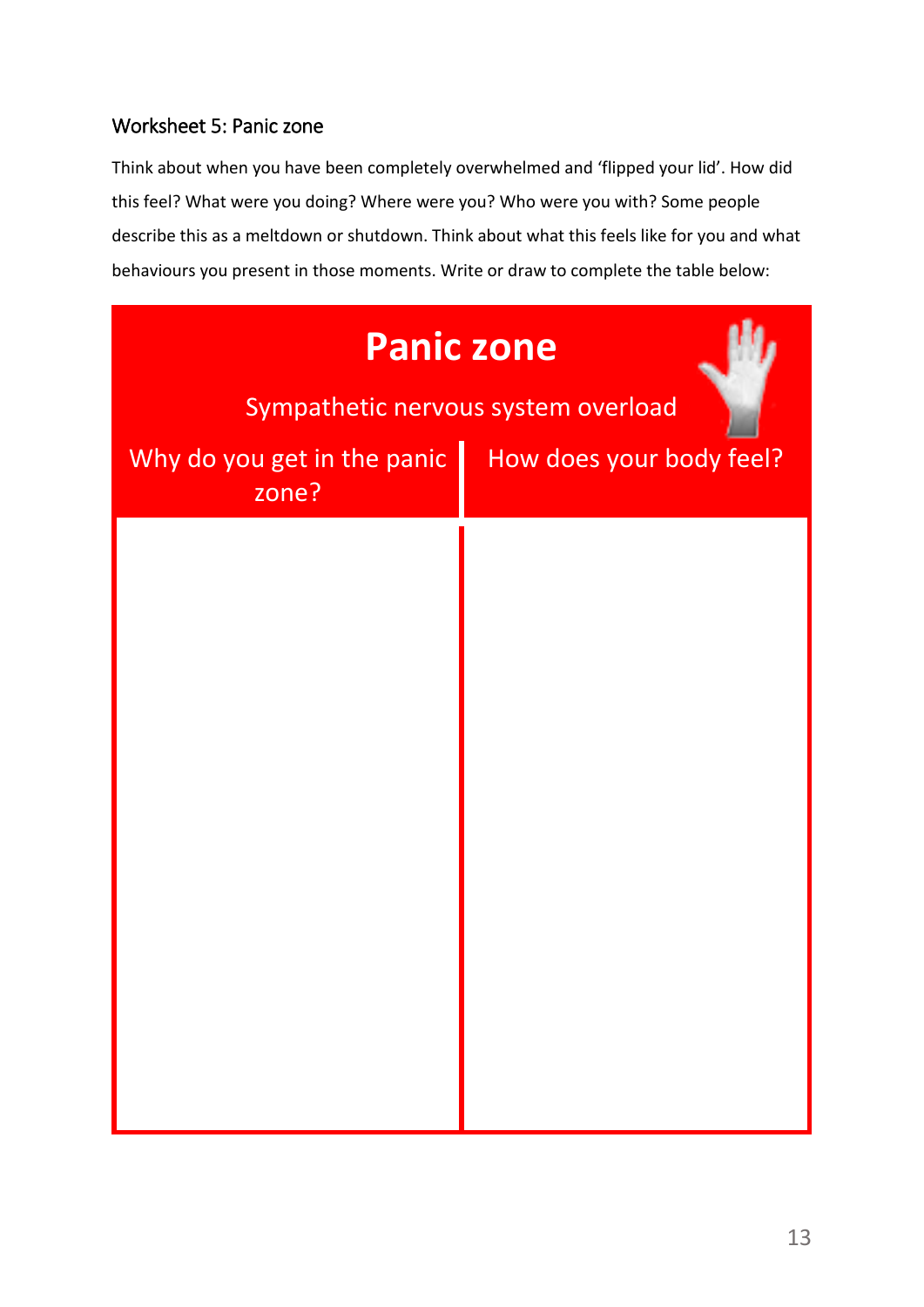#### <span id="page-13-0"></span>**Teaching activity 3: Design your own interoception activity**

Explain to students that sometimes when we hold emotional tension in our body, we can experience this as physical tension. Then encourage students to design their own bespoke interoception activities for the following two scenarios.



**Sometimes when we hold emotional tension in our body, we can experience this as physical tension.**

Which muscles in your body get tight when you are experiencing **big emotions**?

\_\_\_\_\_\_\_\_\_\_\_\_\_\_\_\_\_\_\_\_\_\_\_\_\_\_\_\_\_\_\_\_\_\_\_\_\_\_\_\_\_\_\_\_\_\_\_\_\_\_\_\_\_

Design an interoception activity to tense and relax the muscles in that body part. Don't forget you can stretch and relax muscles or tense and relax muscles. Draw or write how to do this activity below: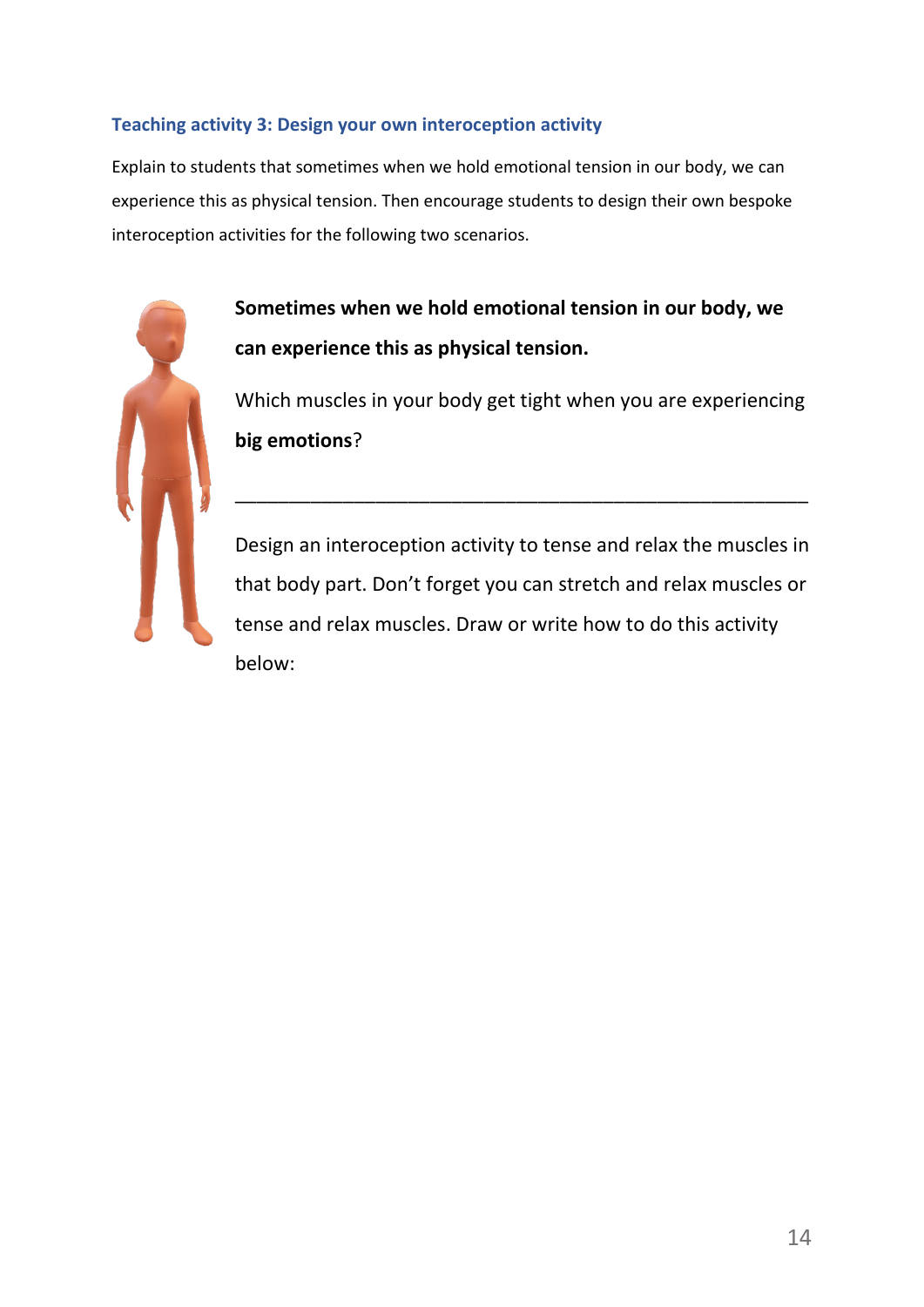

**Sometimes when we hold emotional tension in our body, we can experience this as physical tension.**

Which muscles in your body get tense when you are experiencing **sympathetic nervous system overload** (panic zone/survival behaviours)?

Design an interoception activity to tense and relax the muscles in that body part. Don't forget you can stretch and relax muscles or tighten and relax muscles. Draw or write how to do this activity below:

\_\_\_\_\_\_\_\_\_\_\_\_\_\_\_\_\_\_\_\_\_\_\_\_\_\_\_\_\_\_\_\_\_\_\_\_\_\_\_\_\_\_\_\_\_\_\_\_\_\_\_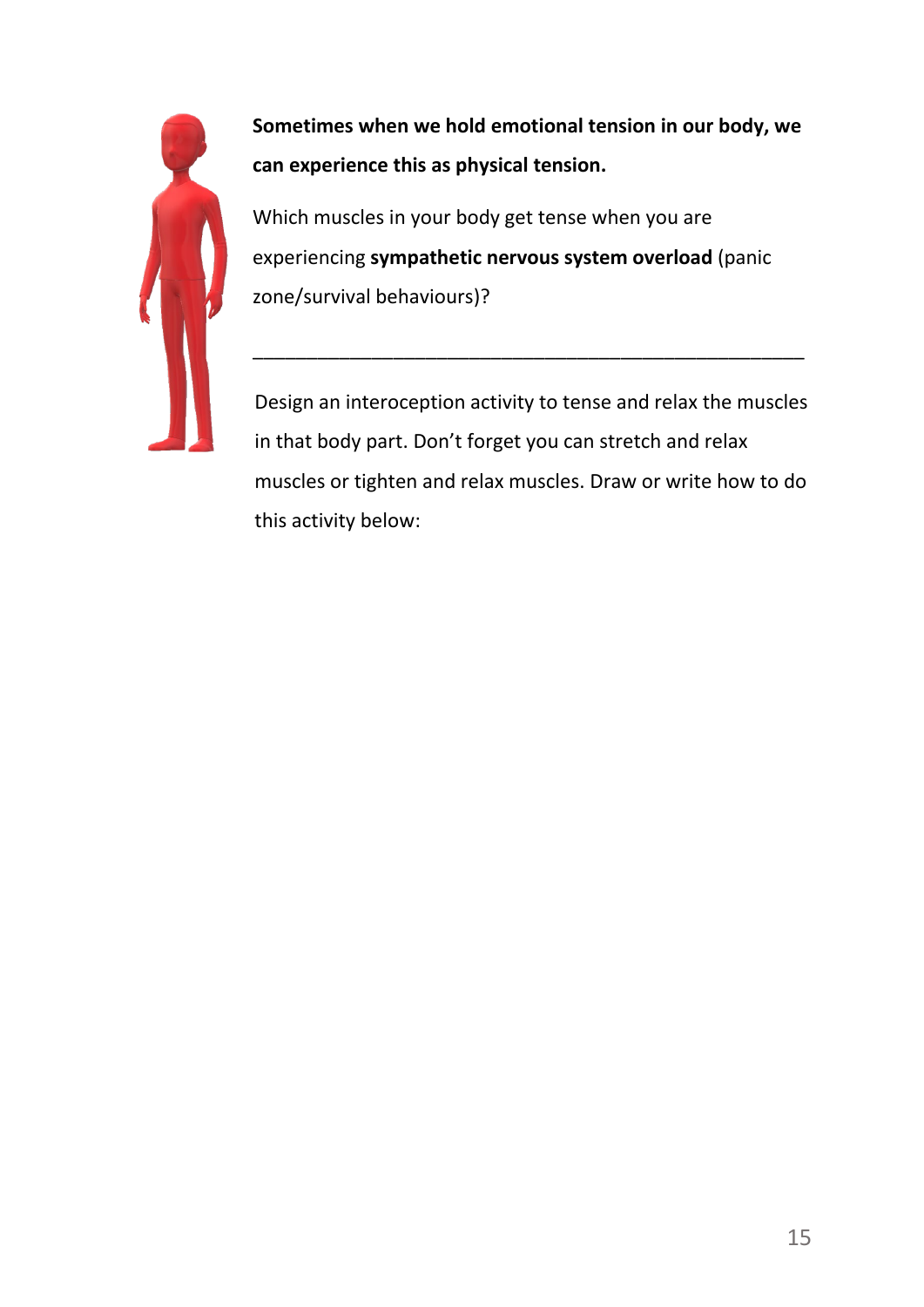## <span id="page-15-0"></span>**Identifying changes in the digestive system**

This next section focuses on activities related to the digestive system. This may come as a surprising inclusion yet interoception skills are required for a range of basic and more advanced functions. This includes knowing when to go to the toilet, being aware of becoming angry or upset and being able to manage your emotions proactively. Some students will have difficulty making sense of this information. It can be really hard for them to recognise when they are hungry, thirsty, too hot or too cold, or to know in advance that they are going to need to go to the toilet soon.

The body and brain can get stressed if individuals do not recognise and respond helpfully to all these things. To help understand and support the body and brain to work optimally, external signals provide indicators; for example, the colour and feel of our skin helps us assess if we are too hot or too cold. Understanding physical needs and indicators of different states can help with understanding the emotional equivalent and being able to identify where they are at.

*[Temperature regulation of the human body](https://youtu.be/vJhsyS4lTW0)[5](#page-15-1)* is a video from FuseSchool that helps to explain how the skin and blood vessels interact to manage body temperature. Use the video to introduce students to this topic.

You may need to provide students with some background information or facilitate a conversation about hunger prior to exploring the next activity.

Hunger is the collection of sensations produced by the body when the body requires food. Satiety results when the body has received enough nutrients, and signals fullness. Hunger and fullness are governed by hormones, and how in tune a person is with these hormones governs how aware they are of their hunger and/or fullness. When we have digestive problems and/or difficulty knowing when we are full or hungry, this can impact our bowel health and our wellbeing. The digestive system can provide a range of body signals, which we can become more aware of over time.

-

<span id="page-15-1"></span><sup>5</sup> https://youtu.be/vJhsyS4lTW0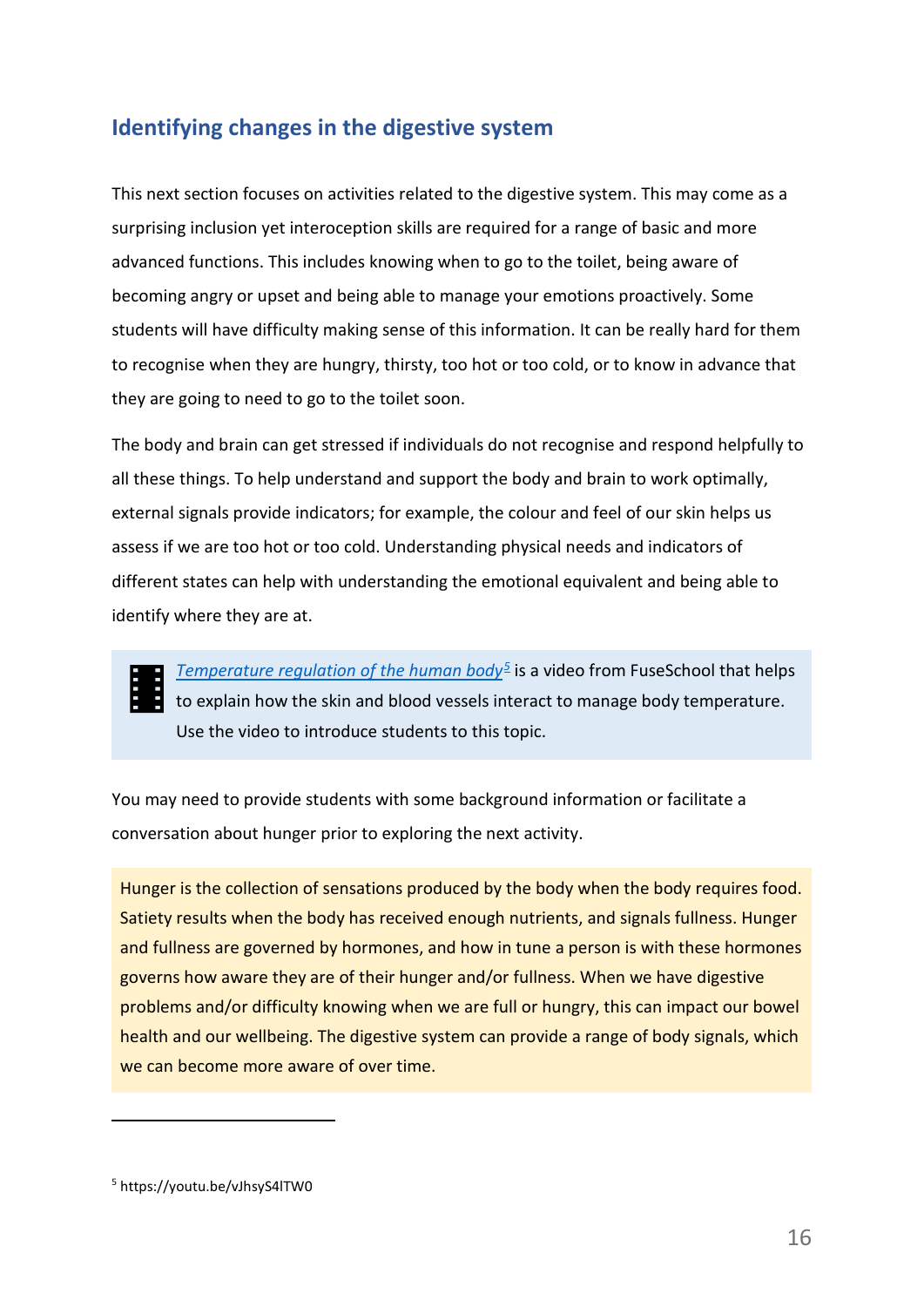#### <span id="page-16-0"></span>**Teaching activity 4: Body signals**

This activity is designed to prompt students to pay attention to their digestive system. Label the parts of the digestive system and place a tick next to all the parts that you have noticed a body signal from this week. It might be an uncomfortable feeling that you noticed for a moment or for several minutes.



| Large intestine | Small intestine | Gall bladder |  |
|-----------------|-----------------|--------------|--|
| Stomach         | Mouth           | Tongue       |  |
| Liver           | Pancreas        | Oesophagus   |  |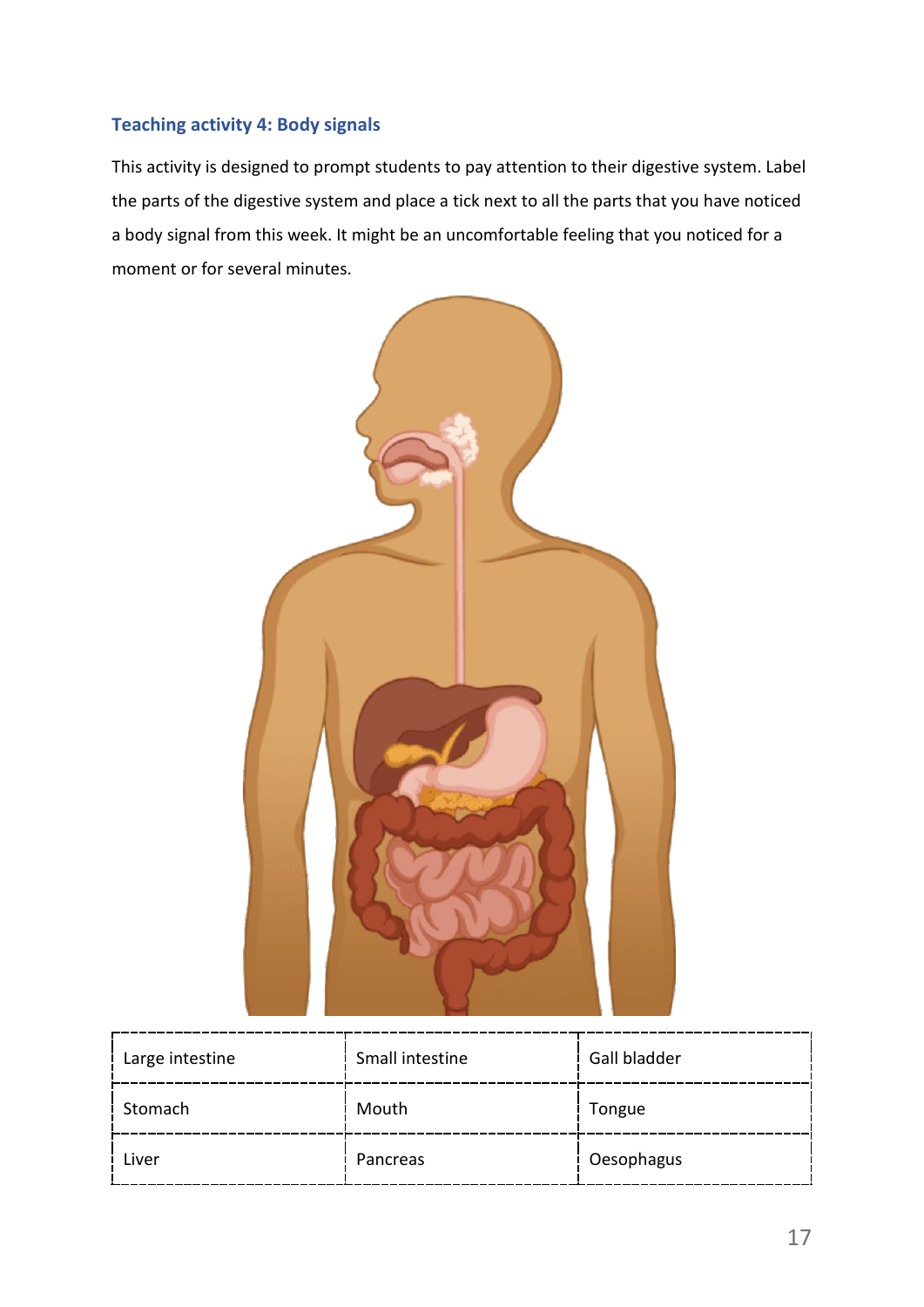#### <span id="page-17-0"></span>**Teaching activity 5: Know your poo and what to do**

Constipation is a significant contributor to dysregulated behaviour in the school setting. Introducing hydration charts and the Bristol Stool Chart can help young people to learn the skills to self-manage their water intake and develop an understanding of the link between what they eat and drink and their bowel health. (Some students may need to be explicitly told that observations should only be done of their own urine and stools/poo, and that this should be after they have gone to the toilet, *in* the toilet.)

The handout Know your poo and what to do on the next page is adapted from the Bristol Stool Chart. (Ref: Heaton, K W and Lewis, S J 1997 'Stool form scale as a useful guide to intestinal transit time', *Scandinavian Journal of Gastroenterology*, 32 (9), 920–924). This version contains images and descriptions of the impact of the food that we eat on our digestive system.



This external support can be used school wide and/or shared with the students' families for use in the home.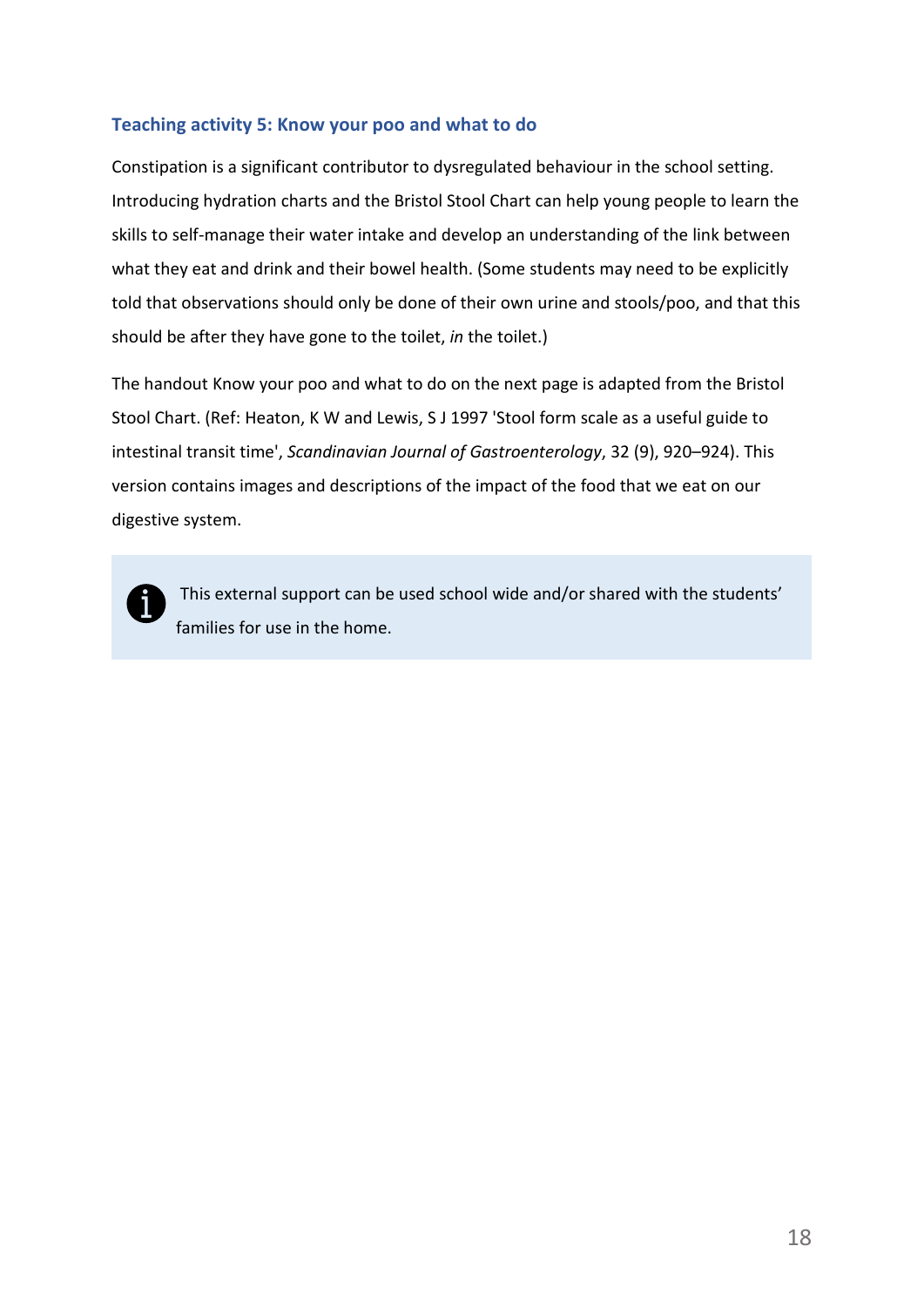## Know your poo and what to do

| <b>Type</b><br>1            | <b>Severe constipation:</b><br>looks like separate<br>small hard lumps, can<br>be hard to pass | Drink lots more water<br>and increase dietary<br>fibre with fruit and<br>vegetables and go to<br>see your GP if it<br>keeps happening. |  |
|-----------------------------|------------------------------------------------------------------------------------------------|----------------------------------------------------------------------------------------------------------------------------------------|--|
| <b>Type</b><br>$\mathbf{2}$ | <b>Constipation: looks</b><br>like a lumpy sausage<br>shape, can be hard to<br>pass            | Drink more water and<br>increase dietary fibre<br>with fruit and<br>vegetables.                                                        |  |
| <b>Type</b><br>3            | Healthy: looks like a<br>sausage shape with<br>cracks on the surface                           | Healthy diet but drink<br>a little more water.<br>Well done.                                                                           |  |
| <b>Type</b><br>4            | Healthy: looks like a<br>smooth sausage<br>shape                                               | Healthy diet and<br>good water intake.<br>Well done.                                                                                   |  |
| <b>Type</b>                 | Loose: looks like<br>separate soft blobs,<br>easy to pass                                      | Increase dietary fibre<br>with fruit and<br>vegetables.                                                                                |  |
| <b>Type</b><br>6            | <b>Very</b><br>loose/diarrhoea:<br>looks like mushy soft<br>fluff, easy to pass                | Diarrhoea could be<br>on its way. Keep your<br>fluids up.                                                                              |  |
| <b>Type</b>                 | Diarrhoea/leakage<br>from severe<br>constipation: looks<br>like liquid.                        | Drink water and go to<br>see your GP if it<br>keeps happening.                                                                         |  |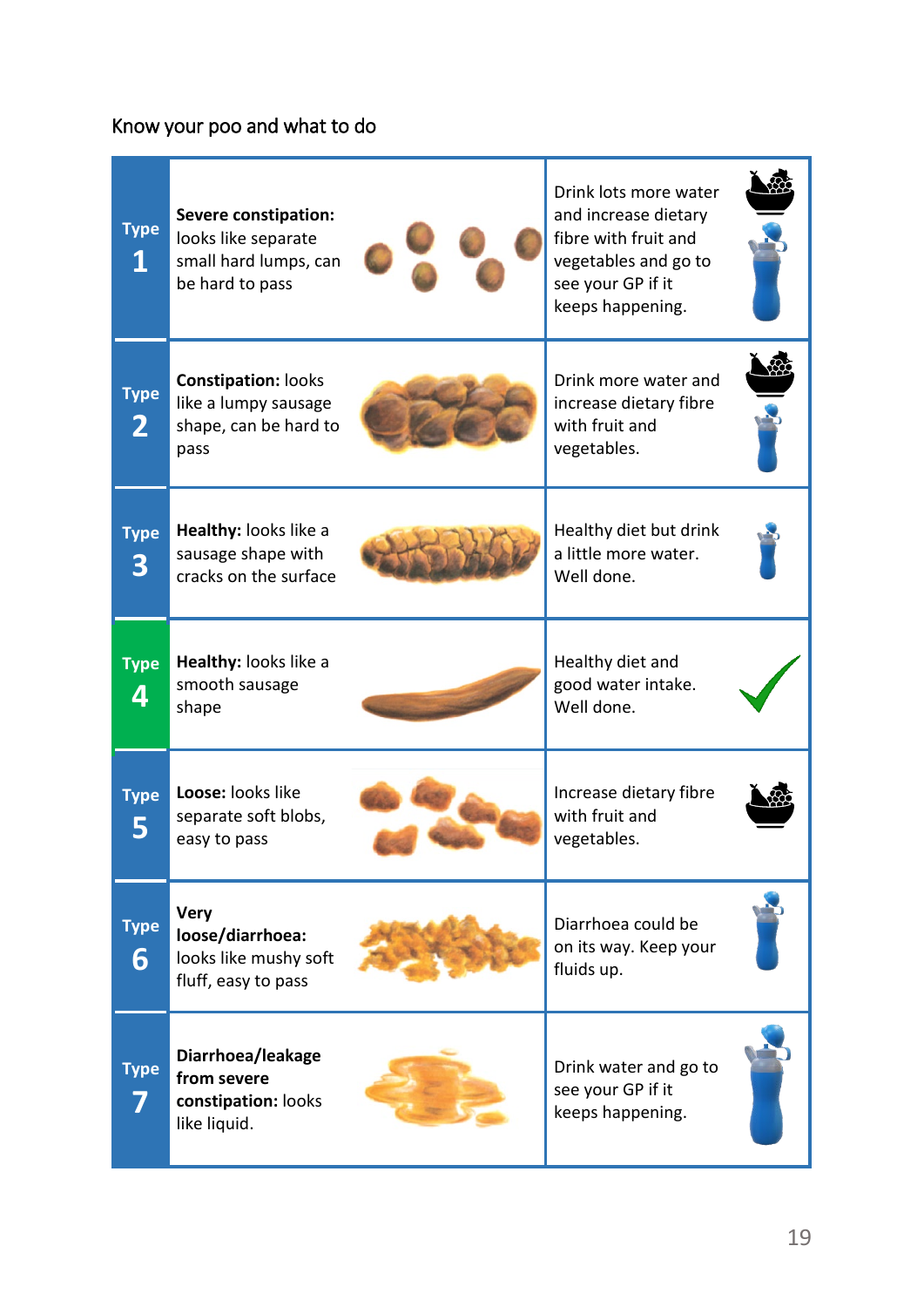#### <span id="page-19-0"></span>**Teaching activity 6: How much water do I need to drink now?**

Many people struggle with knowing when they are thirsty. The human body requires enough water to function optimally and many body systems, including the brain, function less well when the body is thirsty. These two handouts are designed to help students to assess how well hydrated they are.

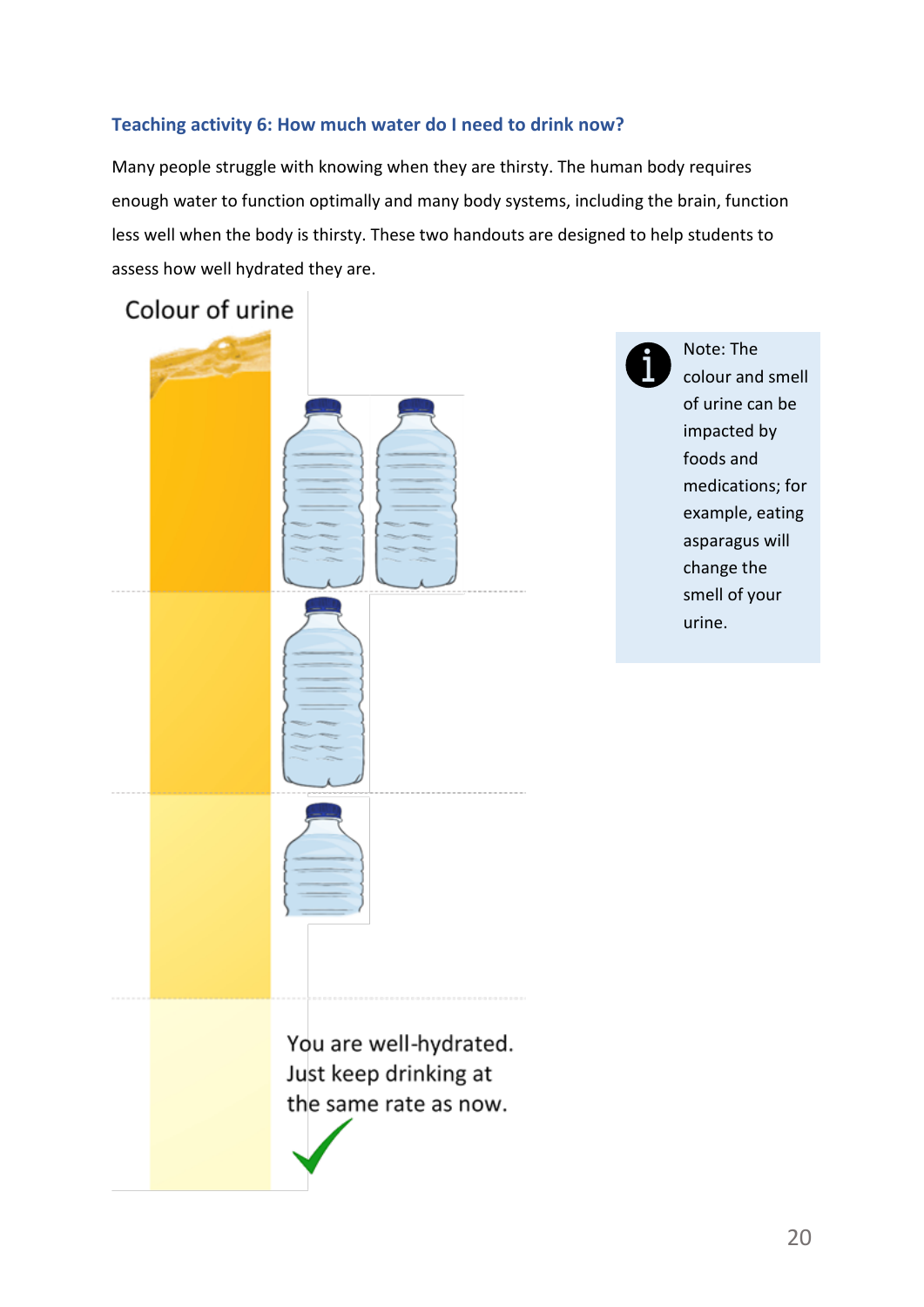## Hydration record

Students: Use this handout to record your hydration levels today and work out if you need to drink more water.

1. Measure how much water your drink bottle holds. 2. Record how much water you drank so far today.  $\blacksquare$  ml How did you work that out?  $\overline{a}$ 3. Are you well-hydrated? (circle)  $\bullet$  or  $\bullet$ 4. How much more water do you need to drink now to be well-hydrated? 5. What body signals are you getting that tell you how hydrated you are?

| My skin is   |  |  |
|--------------|--|--|
| My mouth is  |  |  |
| My throat is |  |  |
| Other:       |  |  |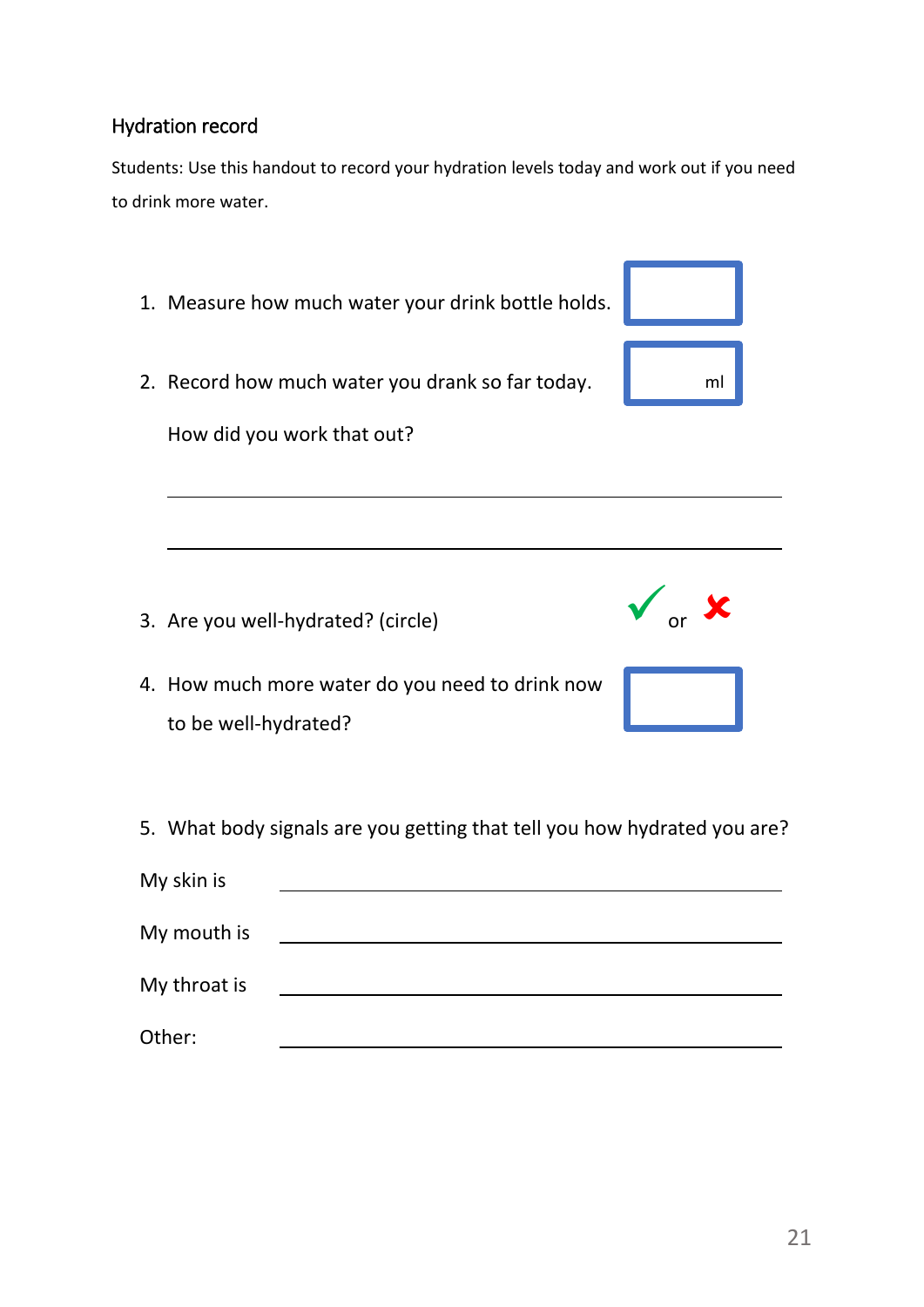## <span id="page-21-0"></span>**Help-seeking strategies**

Help-seeking strategies were introduced in Module 1: Expressing feelings (Years 5 and 6). They are revisited in this module, with a focus on help-seeking for classroom activities and assistance with co-regulation when a student is experiencing big emotions, or is in survival mode.

#### <span id="page-21-1"></span>**Teaching activity 7: Help-seeking**

It is important students learn to identify what helps them to feel better when they recognise the signals that a big emotion is building. The help-seeking worksheet on the next page allows students to explore the ways they can help themselves.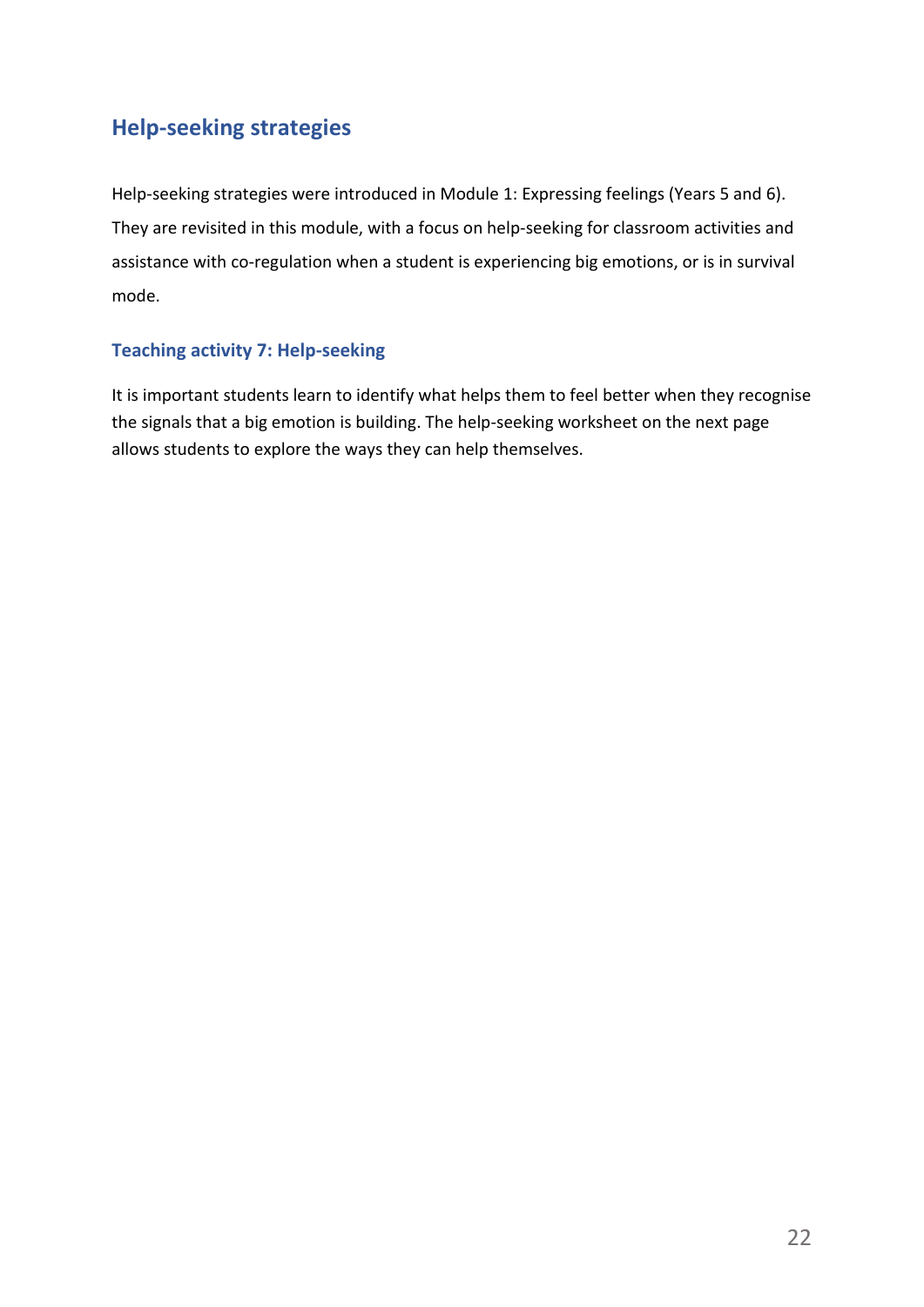## Help-seeking worksheet

When I am experiencing big emotions, I can do things to feel better and manage myself. Other people can also help me to feel better. My favourite interoception activity will help me by calming my brain down and getting me ready to learn.





**everything**

# breathe in and out

and then do this interoception activity:

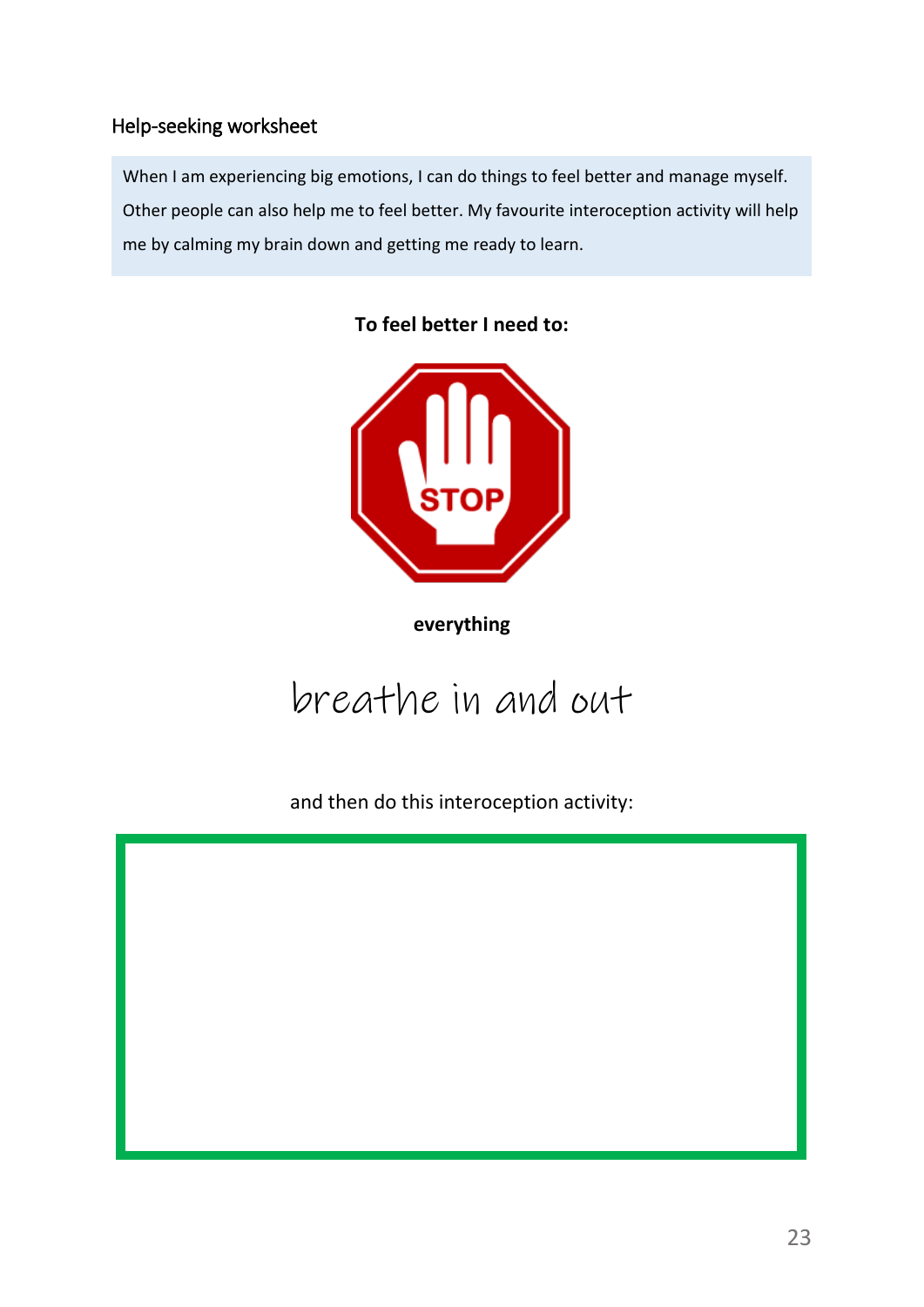## <span id="page-23-0"></span>**Teaching activity 8: Getting help**

This activity looks at injuries or 'hurts' in terms of levels of seriousness and explores the supports that students might access for each issue.



Show students the video: *[Social skills: Asking for help](https://youtu.be/8qKIxgi1W4g)*.[6](#page-23-1) 

Then hold a discussion about exploring the barriers to help-seeking for the following three scenarios.

- 1. Asking for directions in the community (e.g. to the bus stop)
- 2. Asking for help after falling over and cutting their leg
- 3. Reporting an incident in the yard, where someone was unkind to them (vary this to suit your students' needs and current issues)

Once students have highlighted the barriers, such as not wanting to look silly, discuss the pros and cons of giving in to the barriers and finding solutions to overcome them.

Introduce students to the 'How to ask for help' worksheet on the next page. Student can use this to explore levels of 'hurt' they can relate to and work out who and how to ask for help.

You can encourage students to role-play three scenarios which will be preparation for Teaching activity 9. For this they will also need a working knowledge of the regulation zones in order to identify times when they fit into each category, to identify the external and internal body signals that alert them to their feelings or emotions and to identify strategies that assist them in staying in the learning zone

-

<span id="page-23-1"></span><sup>6</sup> https://youtu.be/8qKIxgi1W4g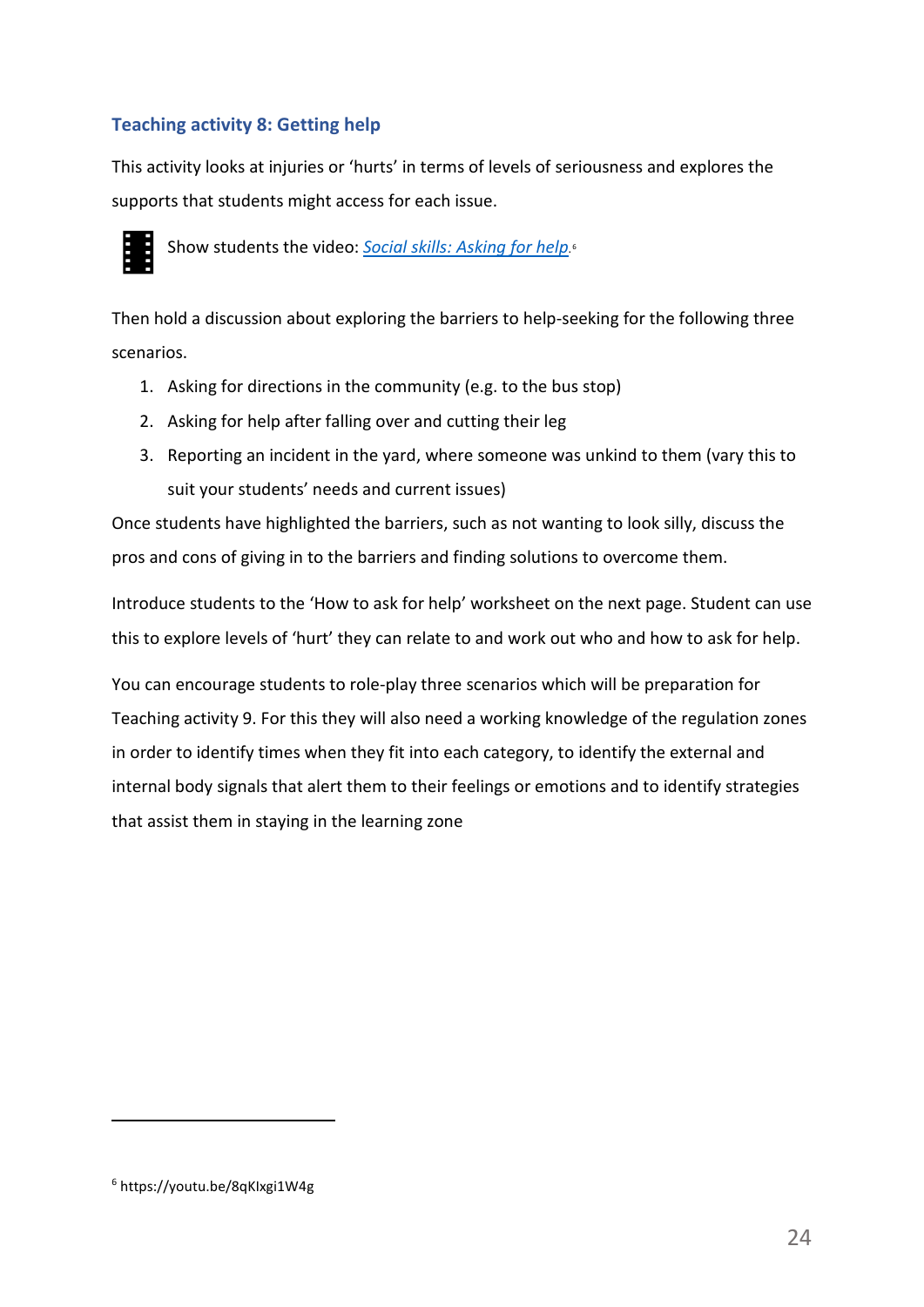## Worksheet: How to ask for help

When I am hurt, I need to think about whether it is only a little hurt that doesn't need anything, whether it is a medium hurt that needs first aid from the office, or whether it is a serious hurt that needs help from a doctor or the hospital. To feel better I need to first decide what help I need, if any. Then I need to ask for help if I need it.

| Examples of injuries/hurts | Who and how to ask for help |
|----------------------------|-----------------------------|
| Little/minor hurts         |                             |
| Medium injuries/hurts      |                             |
| Serious injuries/hurts     |                             |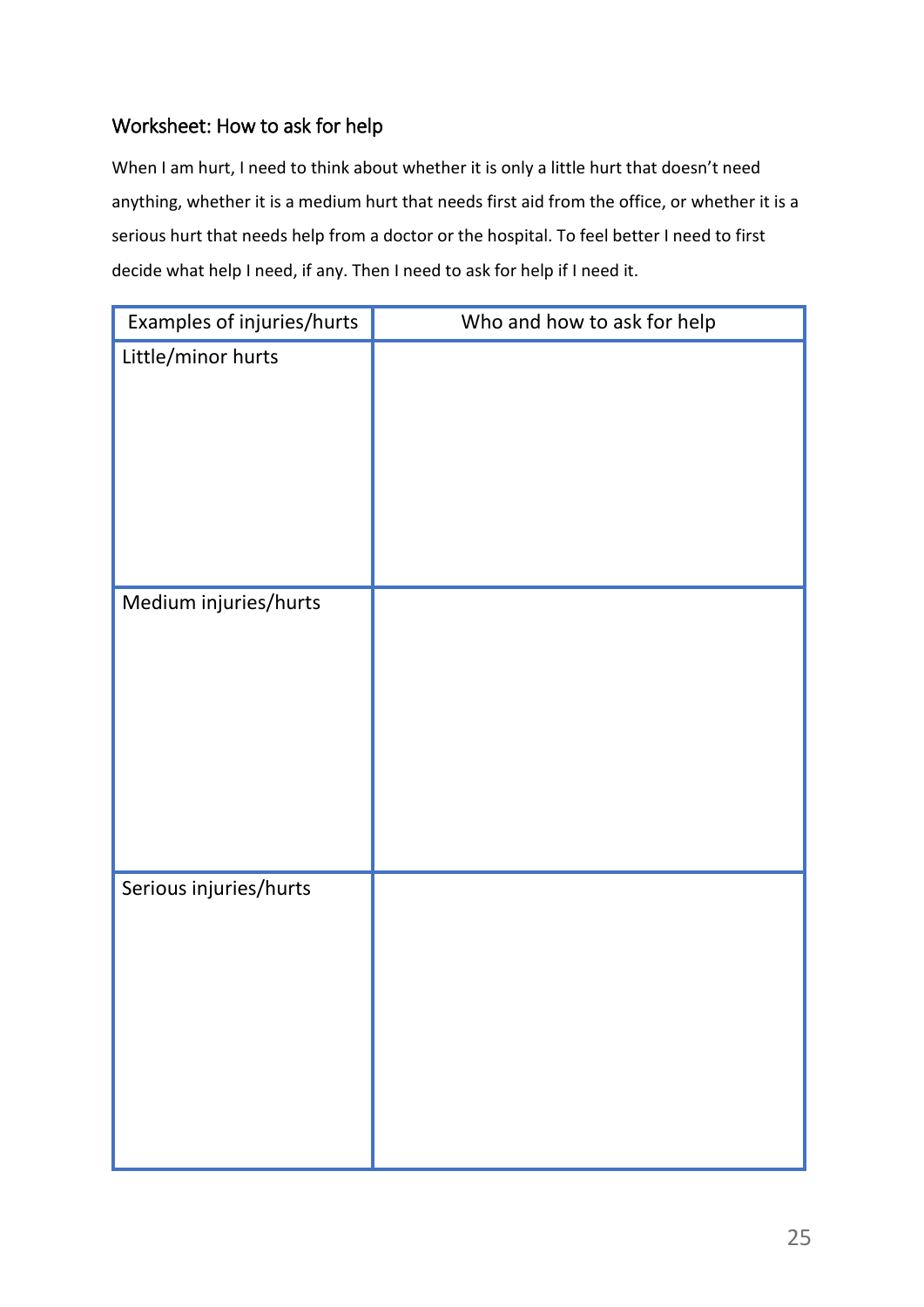## **Teaching activity 9: Integrated activity**

We are all different. Complete the table for yourself. In the coloured cells that have no text, you can put in an icon, picture or drawing that represents that zone for you.

<span id="page-25-0"></span>

| Regulation zone |               |                         | When do I feel like this? | How I know that I am in this zone (my<br>external and internal body signals) | How other people can help me and/or<br>how I can get into or stay in the learning<br>zone - my strategies to self-regulate |
|-----------------|---------------|-------------------------|---------------------------|------------------------------------------------------------------------------|----------------------------------------------------------------------------------------------------------------------------|
|                 | Panic zone    | SNS overload            |                           |                                                                              |                                                                                                                            |
|                 |               | SNS dominance           |                           |                                                                              |                                                                                                                            |
|                 | Learning zone | dominance<br>Slight SNS |                           |                                                                              |                                                                                                                            |
|                 |               | Homeostasis             |                           |                                                                              |                                                                                                                            |
|                 | Comfort zone  | PNS dominance           |                           |                                                                              |                                                                                                                            |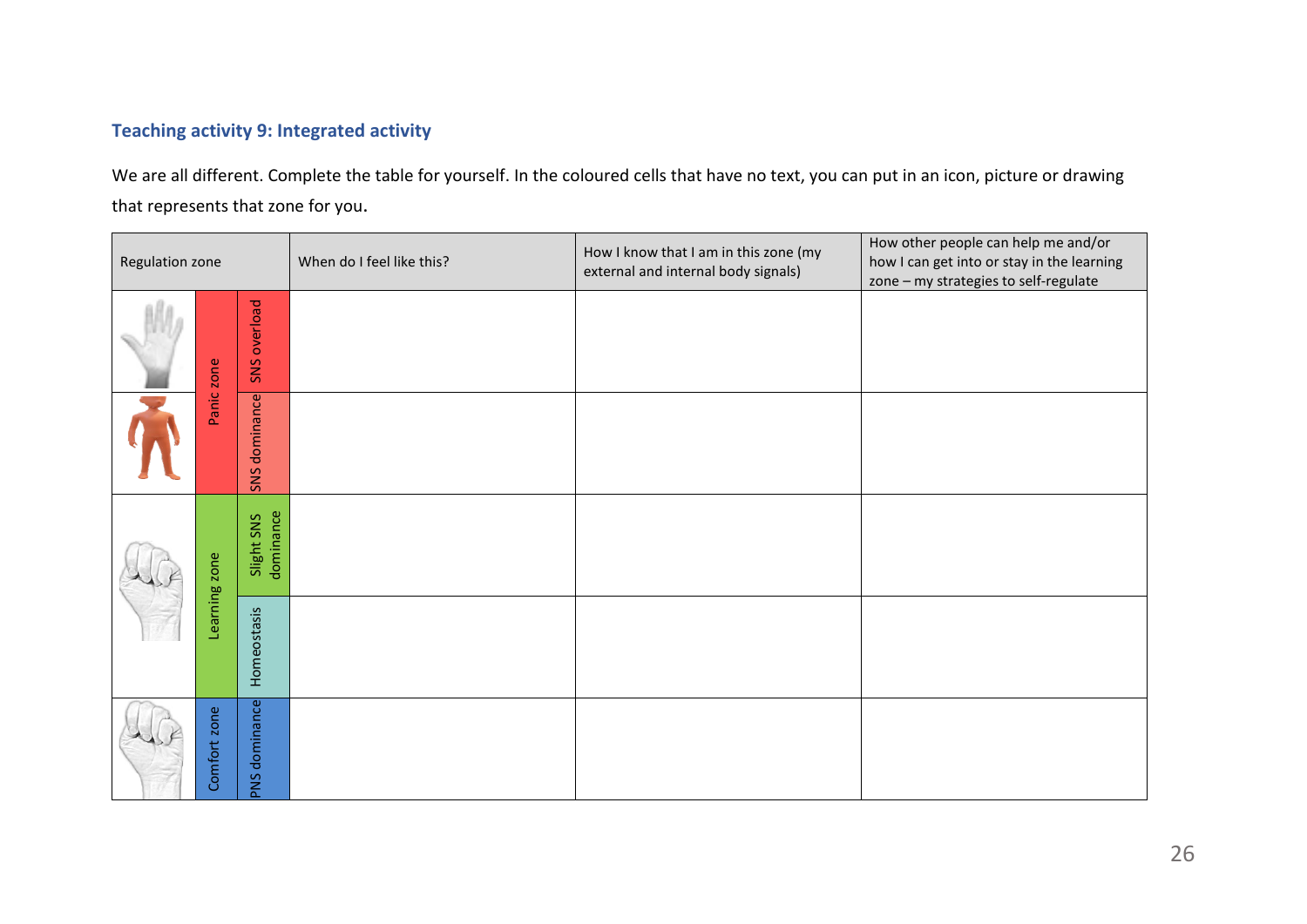# <span id="page-26-0"></span>**Glossary**

| <b>Homeostasis</b>                               | Required for us to be healthy, homeostasis is one of the ways<br>that our brain and body work together to keep us in balance.<br>You may wish to use a simpler phrase such as 'balance' with<br>your students. |
|--------------------------------------------------|----------------------------------------------------------------------------------------------------------------------------------------------------------------------------------------------------------------|
| Interoception                                    | The conscious perception of our internal body signals, including<br>emotional reactions or feelings. You may wish to use a simpler<br>phrase such as 'body/self awareness'.                                    |
| Parasympathetic<br>nervous system (PNS)          | Part of the autonomic nervous system that is working when the<br>heart rate slows, muscles relax and circulation improves.                                                                                     |
| <b>Sympathetic nervous</b><br>system (SNS)       | The part of the autonomic nervous system that prepares the<br>body for stressful or emergency situations and promotes the<br>flight, fight or freeze response.                                                 |
| <b>Sympathetic nervous</b><br>system overload or | A stressful situation or overwhelming emotion or event<br>activates the SNS and leads to what is more colloquially known                                                                                       |

**SNS overload** as a 'melt-down' or 'shut-down'.